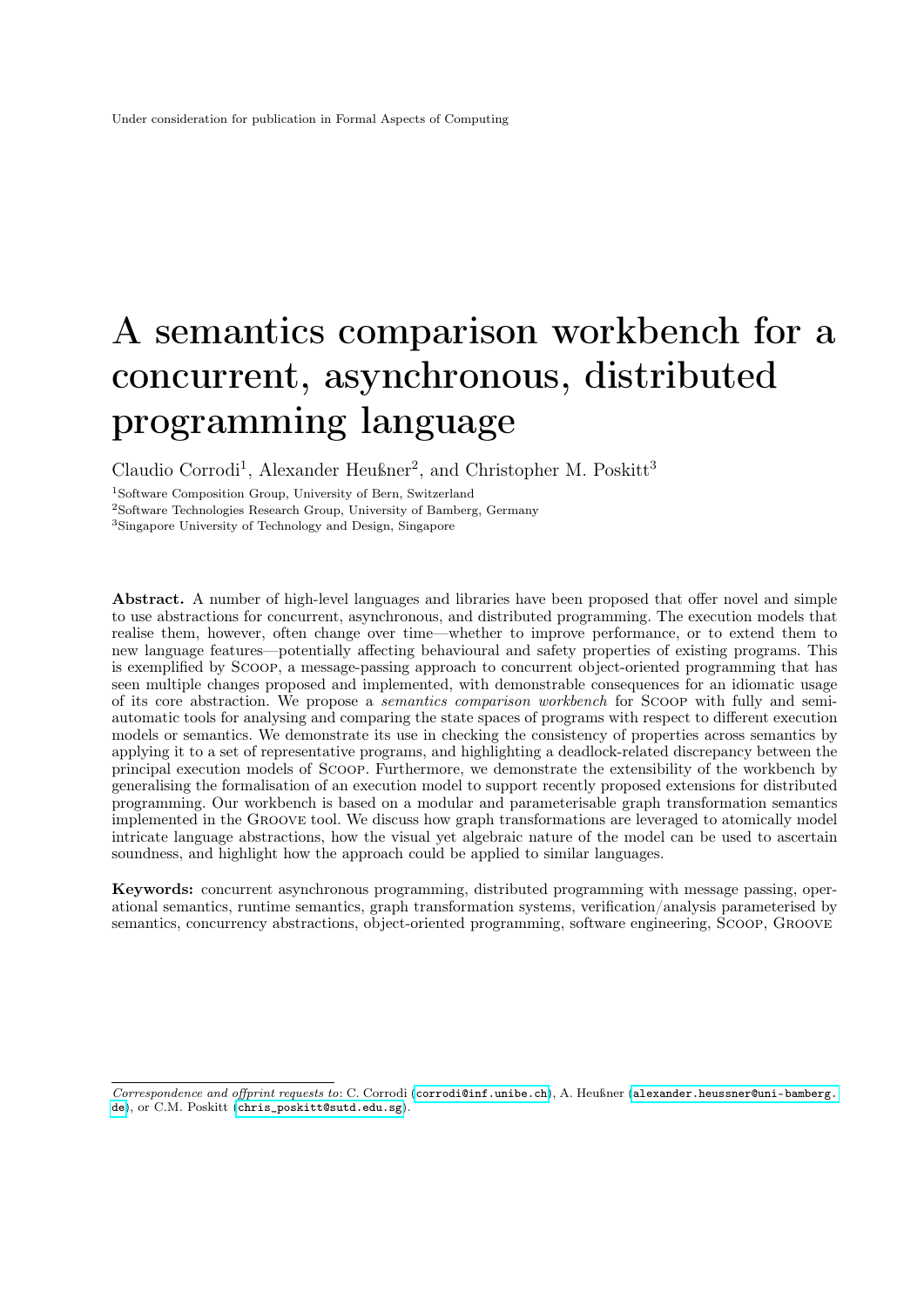## 1. Introduction

In order to harness the power of modern architectures, software engineers must program with concurrency, asynchronicity, parallelism, and distribution in mind. This task, however, is fraught with difficulties: data races and deadlocks can result from the most subtle of errors in synchronisation code, and unexpected program behaviours can emerge from the interactions between processes. To address this, a number of novel programming APIs, libraries, and languages have been proposed that provide programmers with more intuitive models of concurrency and distribution, such as block-dispatching in Grand Central Dispatch [\[GCD\]](#page-28-0), "sites" and concurrency primitives in Orc [\[KQCM09\]](#page-28-1), or message-passing and active objects in languages such as Scoop [\[WNM15\]](#page-29-0) and Creol [\[JOY06\]](#page-28-2).

The high-level programming abstractions that such languages provide rely on intricate implementations that must maximise concurrency and performance whilst ensuring that programs still behave as the programmer expects them to. Devising execution models that successfully reconcile these requirements, however, is challenging: a model too restrictive can deny desirable concurrency and cause unnecessary bottlenecks, but a model too permissive might lead to surprising and unintended program executions emerging. Furthermore, execution models evolve and change over time as language designers seek to improve performance, and seek to support new language constructs or applications. Comparing the performance of different execution models is as simple as benchmarking their implementations. It is much harder, however, to detect and analyse the subtle effects of semantic changes on behavioural or safety properties, which have the potential to affect existing programs written and tested under older execution models.

One language that clearly exemplifies these issues is Scoop [\[WNM15\]](#page-29-0), a message-passing approach to concurrent object-oriented programming. Scoop provides concurrency in a very shielded way, designed to allow programmers to introduce it while still maintaining the modes of reasoning they are familiar with from sequential programs, e.g. localised pre- and postcondition reasoning, and interference-free method execution over multiple objects. The fundamental language abstractions of Scoop were informally proposed as early as the '90s [\[Mey93,](#page-28-3) [Mey97\]](#page-28-4), but it took many more years to realise them effectively: multiple execution models [\[BPJ07,](#page-27-0) [MSNM13,](#page-28-5) [WNM15\]](#page-29-0), prototypes [\[Nie07,](#page-28-6) [TOPC09\]](#page-29-1), and production-level implementations [\[Eif\]](#page-28-7) appeared over the last decade. Furthermore, the latest semantics is unlikely to be the last, as new language features continue to be proposed and integrated with the existing abstractions, e.g. shared memory [\[MNM14\]](#page-28-8) and distributed programming extensions [\[SPM16\]](#page-29-2). Together, these can be seen as a family of semantics for the Scoop language, but a family that is partially-conflicting. To illustrate one such conflict, suppose that the following two blocks of code are being executed by two distinct and concurrent threads of control:

| separate stack | separate stack   |
|----------------|------------------|
| do             | do               |
| stack.push (1) | stack.push (8)   |
| stack.push (2) | $x :=$ stack.top |
| $\cdots$       | end              |
| stack.push (7) |                  |
| end            |                  |

Intuitively, the stack object is some concurrent stack of integers, and each separate block indicates to Scoop that the instructions within should be executed on the stack in program text order, and without interference from the instructions of other threads. As a consequence, if the stack is observed, it would be impossible for 8 to appear anywhere in-between 1 through to 7; furthermore, the value stored to x will always be 8. The synchronisation to achieve this—which allows the programmer to reason about a separate block as if it were sequential code—is the responsibility of Scoop, and generalises to blocks over multiple concurrent objects. The execution models orchestrating this, however, have changed over time: the original model [\[MSNM13\]](#page-28-5) had the effect of blocking concurrent objects for the full duration of separate blocks (e.g. blocking the stack until stack . push (1) through to stack . push (7) are all requested), whereas the current model [\[WNM15\]](#page-29-0) only blocks when necessary for the sake of performance (e.g. competing stack . push commands are logged simultaneously, but in a special nested queue structure that ensures the order guarantees).

While both execution models maintain the order guarantees, they can lead to the same program behaving quite differently: under the older model, for example, programs are more prone to deadlocking, whereas under the current model, existing programs that relied (whether intentionally or not) on the coarse-grained blocking as a lock on some resource may no longer work as the programmer intended. Despite such substantial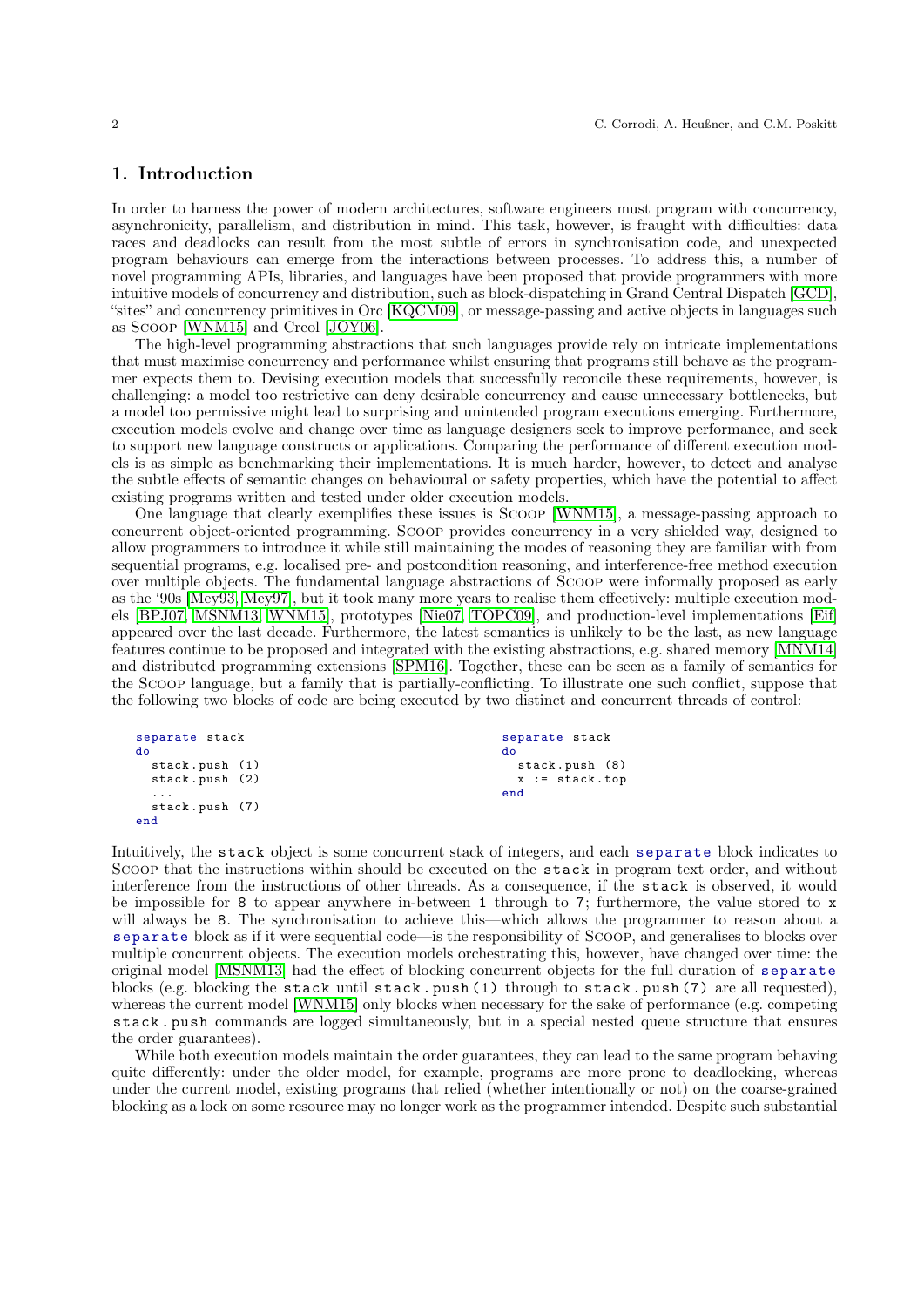changes, the different semantics of Scoop have only ever been studied in isolation: little has been done to formally compare the execution traces permitted under different execution models and ensure that their behavioural and safety properties are consistent (in fact, they are not). While some comprehensive, toolsupported semantic formalisations do exist—in Maude's conditional rewriting logic [\[MSNM13\]](#page-28-5) for example, and in a custom-built Csp model checker [\[BPJ07\]](#page-27-0)—they are tied to particular execution models, do not operate on actual source code, and are geared towards "testing" the semantics as they are unable to scale to more general verification tasks. Owing to the need to handle waiting queues, locks, asynchronous remote calls, and several other intricate features of the Scoop execution models, these formalisations quickly become very complex, not only blowing up the state spaces that need to be explored, but also making it difficult to confirm their soundness with language designers—one of the few means of ascertaining soundness in the absence of precise documentation.

Our Contributions. We propose a semantics comparison workbench for Scoop, with fully and semiautomatic tools for analysing and comparing the state spaces of programs with respect to different execution models or semantics. Our workbench is based on a graph transformation system (GTs) formalisation that: (i) covers the principal concurrent asynchronous features of the language, using GTS rules and control programs (strategies) to atomically model their intricate effects on Scoop states (i.e. on control flow, concurrent object structures, waiting queues, and locks); (ii) is modular, parameterisable, and extensible, allowing for Scoop's different semantics to re-use common components, and to seamlessly plug-in distinct ones (e.g. for storage, control, synchronisation); and (iii) is implemented in the general-purpose Gts tool Groove [\[GdMR](#page-28-9)<sup>+</sup>12], providing out-of-the-box state space analyses for comparing programs under different Scoop semantics. We demonstrate the use of the workbench for checking the consistency of properties across semantics by applying it to a set of representative Scoop programs, and highlighting a deadlock-related discrepancy between the principal execution models of the language. Furthermore, we demonstrate the extensibility of the workbench by generalising one of the semantics to support the features of D-Scoop [\[SPM16\]](#page-29-2), a prototype extension of Scoop for distributed programming. We discuss how the visual yet algebraic nature of our Gts models can be used to ascertain soundness, and highlight how our approach could be applied to similar concurrent, asynchronous, distributed languages.

This is a revised and extended version of our FASE 2016 paper, "A Graph-Based Semantics Workbench for Concurrent Asynchronous Programs" [\[CHP16\]](#page-27-1) (itself based upon the preliminary modelling ideas in  $[HPCM15]$ , adding the following new content: (i) a new GTS semantics covering the distributed programming abstractions of D-Scoop, formalised orthogonally to the others by extending an existing semantics and not just replacing the components of one; (ii) a presentation of the underlying, compositional metamodel to which the family of Scoop and D-Scoop semantics all conform, including a discussion of the metamodel's genericity; (iii) an expanded evaluation that additionally explores the state spaces of our benchmarks in fully distributed contexts; and (iv) a significantly revised presentation, including new details, explanations, and examples throughout the paper.

For language designers, this paper presents a transferable approach for checking the consistency of concurrent asynchronous programs under competing language semantics. For the graph transformation community, it presents our experiences of applying a state-of-the-art GTs tool to a non-trivial and practical problem in programming language design. For the broader verification community, it highlights the need for verification parameterised by different semantics, and demonstrates how GTS-based formalisms and tools can be used to derive an effective, modular, and extensible solution. Finally, for software engineers, it provides a workbench for crystallising their mental models of Scoop, potentially helping them to write better quality code and understand how to port it across different Scoop implementations.

Plan of the Paper. We begin with an overview the Scoop concurrency model, its two most established execution models, and its distributed extension (Section [2\)](#page-3-0), before presenting some necessary GTs preliminaries (Section [3\)](#page-8-0). Following this, we introduce a graph-based semantics metamodel for Scoop, and show how to formalise different, parameterisable semantics that conform to it (Section [4\)](#page-9-0). We propose a formal GTS-based model in GROOVE for the family of SCOOP semantics, and implement it in a small toolchain (Section [5\)](#page-13-0), allowing us to compare the state spaces of representative Scoop programs under different semantics (Section [6\)](#page-22-0) and highlight a deadlock-related discrepancy. Finally, we examine some related work (Section [7\)](#page-25-0), and conclude with a summary of our contributions and some future research directions (Section [8\)](#page-26-0).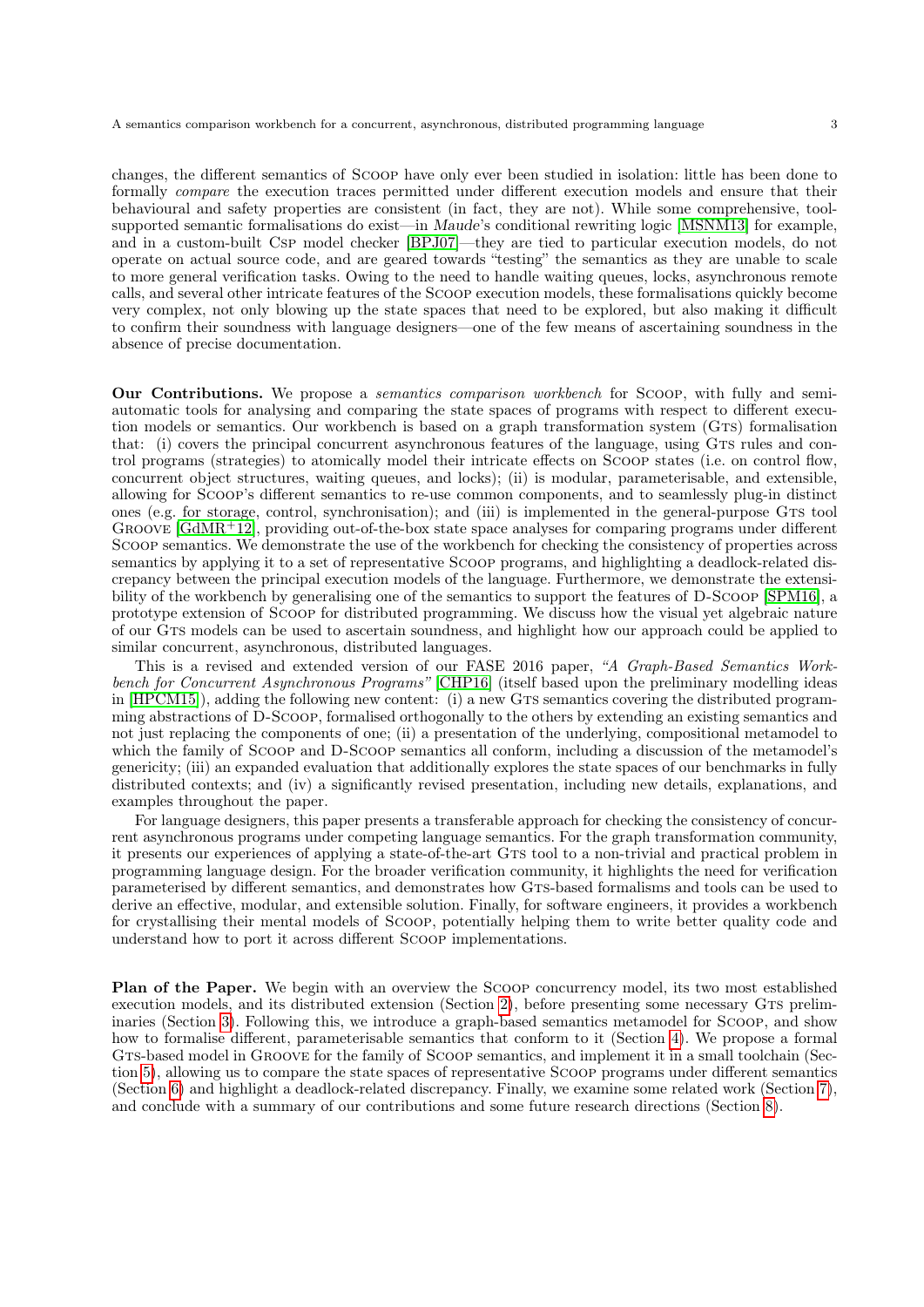## <span id="page-3-0"></span>2. SCOOP: A Concurrent, Asynchronous, Distributed Programming Language

Scoop [\[WNM15\]](#page-29-0) is a message-passing approach to concurrent object-oriented programming that aims to preserve the well-understood modes of reasoning enjoyed by sequential programs, such as sequential consistency, interference-free method execution over multiple objects, and pre- and postcondition reasoning over blocks of code. In order to achieve this, it provides its users with concurrency abstractions that are easier to reason about than threads, minimal new language syntax, and an implementation responsible for orchestrating the synchronisation. While Scoop has been studied principally in the context of concurrency, its programming abstractions also generalise to distributed systems by means of an additional layer for coordinating requests over a network [\[SPM16\]](#page-29-2).

This section presents an overview of SCOOP's most important features. First, we describe handlers, separate objects, and separate blocks—Scoop's main concurrency abstractions. We demonstrate the reasoning they allow programmers to do in some simple examples. Second, we compare the two most established execution models for orchestrating the synchronisation, and highlight the rationale for their different approaches. Finally, we discuss D-Scoop [\[SPM16\]](#page-29-2), a prototype extension of Scoop that extends one particular execution model with support for distributed programming.

Throughout this paper we present Scoop with respect to the syntax and terminology of its principal implementation for Eiffel [\[Eif\]](#page-28-7). We remark that the ideas, however, can be implemented for any other objectoriented language (as explored, e.g. for Java [\[TOPC09\]](#page-29-1)).

## 2.1. Language Abstractions and Execution Guarantees

Handlers and Separate Objects. In Scoop, every object is associated with a handler (also called a processor ), a concurrent thread of control with the exclusive right to call methods on the objects it handles. Object references may point to objects sharing the same handler (non-separate objects) or to objects with distinct handlers (separate objects). Method calls on non-separate objects are executed immediately by their shared handler. To make a call on a separate object, however, a request must be sent to the distinct handler of that object. If the method requested is a command (i.e. it does not return a result), then it is executed asynchronously, leading to concurrency; if it is a query (i.e. a result is returned and must be waited for), then it is executed synchronously. Note that handlers cannot synchronise via shared memory: only by exchanging requests.

In Scoop, objects that may have different handlers are declared with a special separate type. In order to request method calls on objects of separate type, programmers simply make the calls within so-called separate blocks (the type system prevents calls outside of such blocks). These can be declared explicitly (we will use the syntax separate  $x, y, \ldots$  do  $\ldots$  end), but whenever a separate object is a formal parameter of a method, the body of that method is implicitly a separate block too. The underlying implementation is then responsible for orchestrating the synchronisation between handlers implied by the separate blocks.

Execution Guarantees. Scoop provides strong guarantees about the execution of calls in separate blocks, in order to help programmers reason more "sequentially" about their concurrent code and avoid typical synchronisation bugs. In particular, within a separate block, requests for method calls on separate objects are always logged by their handlers in the order that they are given in the program text; furthermore, there will never be any intervening requests logged from other handlers. These guarantees apply regardless of the number of separate objects and handlers involved in a separate block. As a consequence, programmers can write code over multiple concurrent objects that: (1) is guaranteed to be data race free; and (2) can be reasoned about sequentially and independently of the rest of the program.

To illustrate, consider the following separate blocks (adapted from [\[WNM15\]](#page-29-0)) that set the "colours" of two separate objects, x and y. Suppose that a handler is about to enter the separate block to the left, and concurrently, a distinct handler is about to enter the separate block to the right: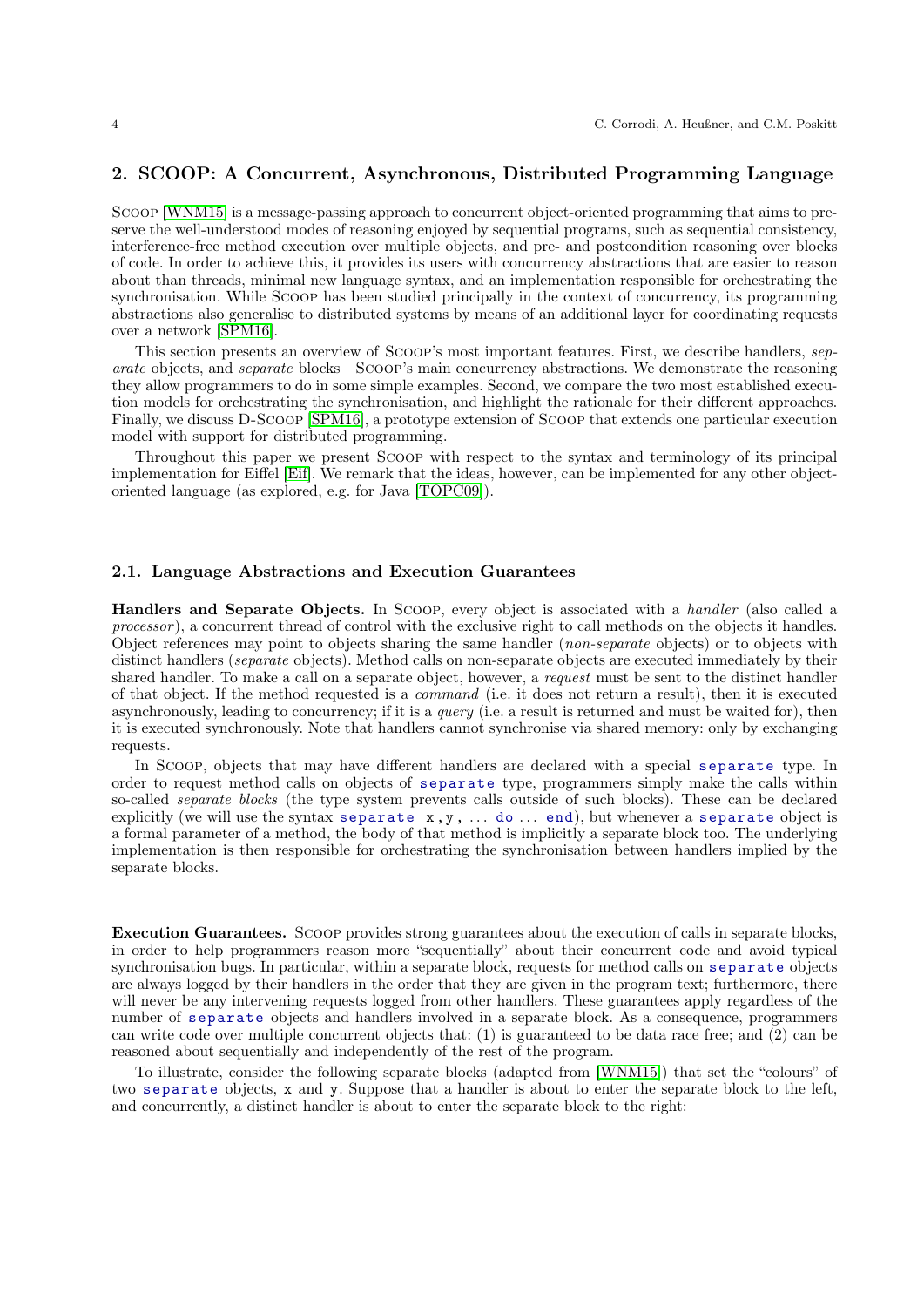| separate x, y                                | separate x, y                                                        |
|----------------------------------------------|----------------------------------------------------------------------|
| do                                           | do                                                                   |
| x.set colour (Green)<br>y.set_colour (Green) | x.set_colour (Indigo)<br>$a_{\text{colour}} = x.get_{\text{colour}}$ |
| end                                          | y.set_colour (a_colour)                                              |
|                                              | end                                                                  |

The two separate blocks contain a mix of commands and queries, which are issued as asynchronous and synchronous requests respectively to the handlers of  $x$  and  $y$ . The body of the leftmost separate block asynchronously sets the colours of x and y to be Green. The body of the rightmost block first asynchronously sets x to Indigo, then synchronously queries the colour of x, then asynchronously sets the colour of y to the result of that query. The Scoop guarantees ensure that for the duration of a separate x , y block, no intervening requests can be logged on the handlers of x or y. As a result, it would not be possible to observe the colours in an intermediate state: both of them would be observed as Green, or both of them would be observed as Indigo. Interleavings permitting any other combination of the colours are completely excluded. This additional control over the order in which concurrent requests are handled represents a twist on classic message-passing approaches, such as the actor model [\[Agh86\]](#page-27-2), and programming languages like Erlang [\[AVW96\]](#page-27-3) that implement them.

Wait Conditions. Scoop also provides a mechanism for synchronising on conditions, built on top of Eiffel's native support for contracts<sup>[1](#page-4-0)</sup>. In sequential Eiffel, preconditions (keyword require) and postconditions (ensure) express conditions on the state that should hold at the beginning and end of a method execution. They are executable queries and can be monitored at runtime. In Scoop, however, if a precondition involves separate objects, then it is re-interpreted as a *wait condition* that must be synchronised on. The body of the method (which is implicitly a separate block) is not entered until the condition becomes true. We remark that postconditions do not have a special concurrent re-interpretation, and are simply (optionally) logged as requests immediately upon exiting the method body.

Consider the following excerpt from a Scoop program solving the producer-consumer problem:

| put_on_buffer (a_buffer: separate<br>BOUNDED_BUFFER[INTEGER]; an_element:<br>INTEGER) | remove_from_buffer (a_buffer: separate<br>BOUNDED_BUFFER [INTEGER]): INTEGER<br>require |
|---------------------------------------------------------------------------------------|-----------------------------------------------------------------------------------------|
| require                                                                               | not a_buffer.is_empty                                                                   |
| not a_buffer.is_full                                                                  | do                                                                                      |
| do                                                                                    | a_buffer.consume                                                                        |
| a_buffer.put (an_element)                                                             | Result := a_buffer.last_consumed_item                                                   |
| ensure                                                                                | ensure                                                                                  |
| not a_buffer.is_empty                                                                 | $a_b$ buffer.count = old $a_b$ buffer.count - 1                                         |
| $a_b$ buffer.count = old $a_b$ buffer.count + 1                                       | end                                                                                     |
| end                                                                                   |                                                                                         |

Here, a number of concurrently executing producers (left) and consumers (right) must respectively add and remove elements from a buffer of bounded size that has its own concurrent handler (the buffer is of separate type). Producers must not attempt to add an element to the buffer when it is full; consumers must not attempt to remove an element from the buffer when it is empty. These requirements are expressed as wait conditions in the require clauses of the respective methods; they must become true before entering the method bodies (which are implicitly separate blocks, since the buffer is a formal argument). In the case of producers, Scoop guarantees that the request to call a\_buffer . put ( an\_element ) will be logged on the handler of a\_buffer in an order such that not a\_buffer . is\_full is true when it is executed; similar for consumers with  $a$ \_buffer.consume and the wait condition not  $a$ \_buffer.is\_empty.

<span id="page-4-0"></span><sup>1</sup> Contracts can also be supported in other object-oriented languages, e.g. via JML [\[BCC](#page-27-4)+05] for Java, or Code Contracts [\[Cod17\]](#page-28-11) for C#.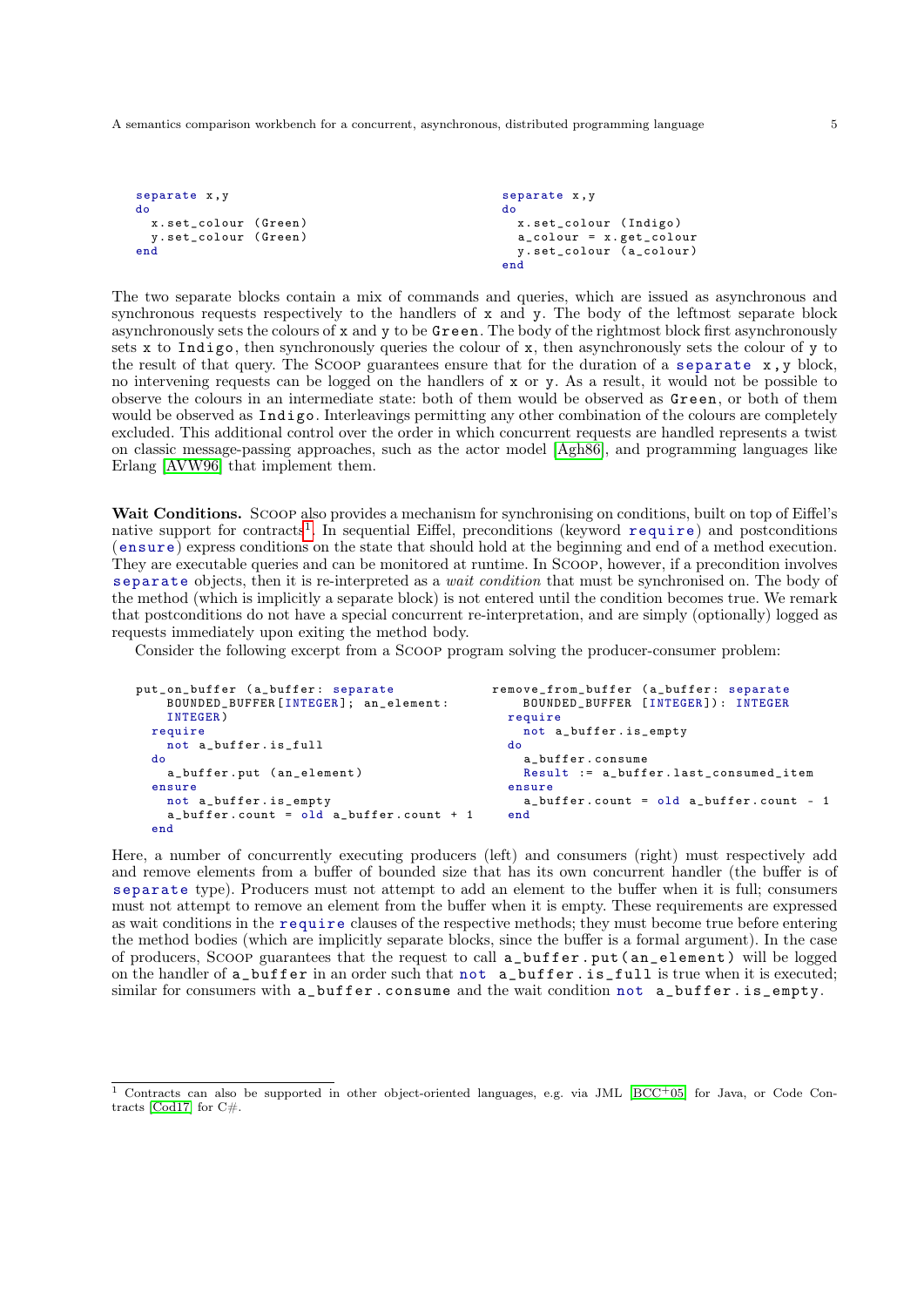

<span id="page-5-0"></span>Fig. 1. Three handlers  $(h_1, h_2, h_3)$  logging requests on another  $(h_0)$  under RQ



<span id="page-5-1"></span>Fig. 2. Three handlers  $(h_1, h_2, h_3)$  logging requests on another  $(h_0)$  under QoQ

## 2.2. Execution Models

The programming abstractions of SCOOP require an *execution model* that specifies how requests between handlers should be processed. Two contrasting models have been supported by the Scoop implementation over its evolution: initially, an execution model we call Request Queues (RQ) [\[MSNM13\]](#page-28-5), and an execution model that has since replaced it which we call Queues of Queues (QoQ) [\[WNM15\]](#page-29-0). In the following we compare the two models and highlight a semantic discrepancy between them.

Request Queues. The RQ execution model associates each handler with a single Fifo queue for storing incoming requests. To ensure the Scoop execution guarantees, each queue is protected by a lock. For a handler to log a request on the queue of another handler, the former must first acquire the lock protecting the latter. Once the lock is acquired, it can log requests on the queue without interruption.

Under the RQ model, upon entering a separate  $x, y, \ldots$  block, the handler must simultaneously acquire locks on the request queues associated with the handlers of  $x, y, \ldots$  and must hold them for the duration of the block. This coarse-grained solution successfully prevents intervening requests from being logged, but leads to performance bottlenecks in several situations, e.g. multiple handlers vying for the lock of a highly contested request queue.

Figure [1](#page-5-0) visualises three handlers  $(h_1, h_2, h_3)$  attempting to log requests (green squares) on the queue associated with another handler  $(h_0)$  under RQ. Here,  $h_1$  has obtained the lock (i.e. entered a separate block involving objects handled by  $h_0$ ) and is able to log its requests on the queue of  $h_0$  without interruption. Once  $h_1$  releases the lock (i.e. exits the separate block),  $h_2$  and  $h_3$  will contend for the lock in order to log the requests that they need to.

Queues of Queues. In contrast, the QoQ execution model associates each handler with a "queue of queues", a Fifo queue itself containing (possibly several) Fifo subqueues for storing incoming requests. Each subqueue represents a "private area" for a particular handler to log its requests, in program text order, and without any interference from other handlers (since they have their own dedicated subqueues).

Under the QoQ model, upon entering a separate  $x, y, \ldots$  block, the handler is no longer required to fight for the exclusive right to log requests. Instead, dedicated subqueues are simultaneously prepared by the handlers of  $x, y, \ldots$  on which requests can be logged without interference for the duration of the block. Should another handler also need to log requests on  $x, y, \ldots$ , then another set of dedicated subqueues are prepared, and the requests can be logged on them concurrently. The QoQ model thus removes a potential performance bottleneck of RQ, but is still able to ensure the Scoop reasoning guarantees by wholly processing the subqueues, one-by-one in the order that they were created, and processing the requests within each subqueue in the order that they were logged there.

Figure [2](#page-5-1) visualises three handlers  $(h_1, h_2, h_3)$  sending requests (green squares) to another handler  $(h_0)$ under QoQ. In contrast to RQ (Figure [1\)](#page-5-0), the three handlers have access to dedicated subqueues and can log their requests concurrently. In highly asynchronous programs, this substantially reduces the amount of unnecessary blocking.

Note that the implementations of RQ and QoQ (i.e. compilers and runtimes) include a number of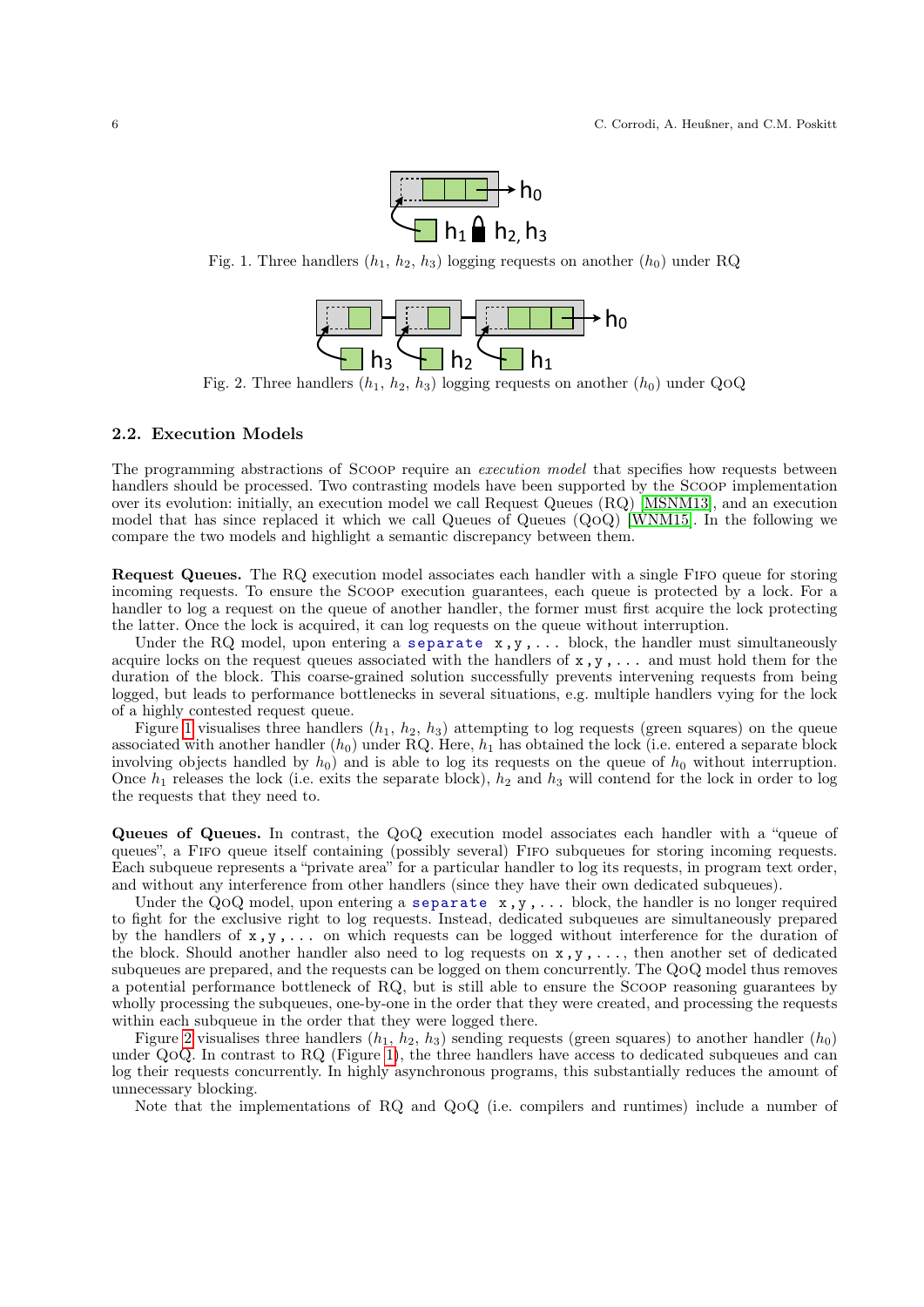A semantics comparison workbench for a concurrent, asynchronous, distributed programming language 7

```
separate left_fork , right_fork
do
  left_fork . use
  right_fork . use
end
      Listing 1. Eager philosophers
                                               separate left_fork
                                               do
                                                 separate right_fork
                                                 do
                                                   left_fork . use
                                                   right_fork . use
                                                 end
                                               end
                                                      Listing 2. Lazy philosophers
```
additional optimisations. While we do not model them in this paper, strictly speaking, these implementations could even be viewed as representing distinct semantics in the Scoop family.

Semantic Discrepancies. While both of the execution models correctly implement the programming abstractions of Scoop, discrepancies can arise in practice. We already highlighted that QoQ can lead to less blocking than RQ, and thus boost performance. But it also has the potential to affect the intended functionality of a program. For example, in the mental model of programmers, separate blocks under RQ had become synonymous with acquiring and holding locks. Such behaviour does not occur when entering separate blocks in QoQ.

This discrepancy is illustrated by the dining philosophers problem, in which concurrent processes (philosophers) must repeatedly acquire sole use of shared resources (forks) without causing a cyclic deadlock. The Scoop solution, provided as part of the official documentation [\[Eif\]](#page-28-7), attempts to solve it by representing philosophers and forks as separate objects—each with their own handlers—and modelling the acquisition of forks (eating) as a separate block. Consider Listing [1](#page-6-0) and Listing [2,](#page-6-1) which respectively provide the official solution and a variant with nesting. Under RQ, Listing [1](#page-6-0) ("eager" philosophers) solves the problem by relying on the implicit simultaneous acquisition of locks on the forks' handlers; no two adjacent philosophers can be in their separate blocks at the same time. Under RQ, Listing [2](#page-6-1) ("lazy" philosophers) can lead to a circular deadlock, since the philosophers acquire the locks in turn. Under QoQ however, neither version will deadlock, but neither version actually represents a solution: since all the requests are asynchronous, no blocking occurs at all, and philosophers can "eat" regardless of the states of other philosophers. While not a solution to dining philosophers under QoQ, the basic execution guarantees of Scoop remain satisfied.

## 2.3. Extension for Distributed Programming

Yet another competing semantics for Scoop is D-Scoop (for Distributed Scoop) [\[SPM16\]](#page-29-2), which adds support for programming with separate objects over networks. Rather than replace an existing semantics, D-Scoop extends the QoQ model: it aims to retain the abstractions, guarantees, and behaviours of Scoop under QoQ, while generalising them to distributed objects via an additional communication layer that remains hidden from the programmer. In the following, we provide an overview of how Scoop systems communicate over a network, and discuss a simple example.

D-Scoop. In D-Scoop, an instance of a running Scoop program (under QoQ) is called a node<sup>[2](#page-6-2)</sup>. A node can open a connection to another node through a network socket, which is then shared by all of its handlers. Nodes communicate, via these connections, using messages and replies. Messages are sent from a client node to a *supplier*; replies are sent back from the supplier to the client to indicate the outcome.

When entering a separate block, it is now possible that one or more of the involved separate objects are handled on one or more remote nodes. For this new case, D-Scoop introduces a (two-phase) locking protocol to allow for remote calls to be logged in a way that maintains the separate block guarantees, while minimising blocking as much as possible. The protocol involves three stages: (i) a prelock stage, for setting up remote subqueues in a correct order; (ii) an *issuing stage*, for logging object calls on those subqueues without interruption; and (iii) an *execution stage*, for dequeueing and executing those calls.

<span id="page-6-2"></span><sup>&</sup>lt;sup>2</sup> A Scoop program can be viewed as a D-Scoop program with only one node.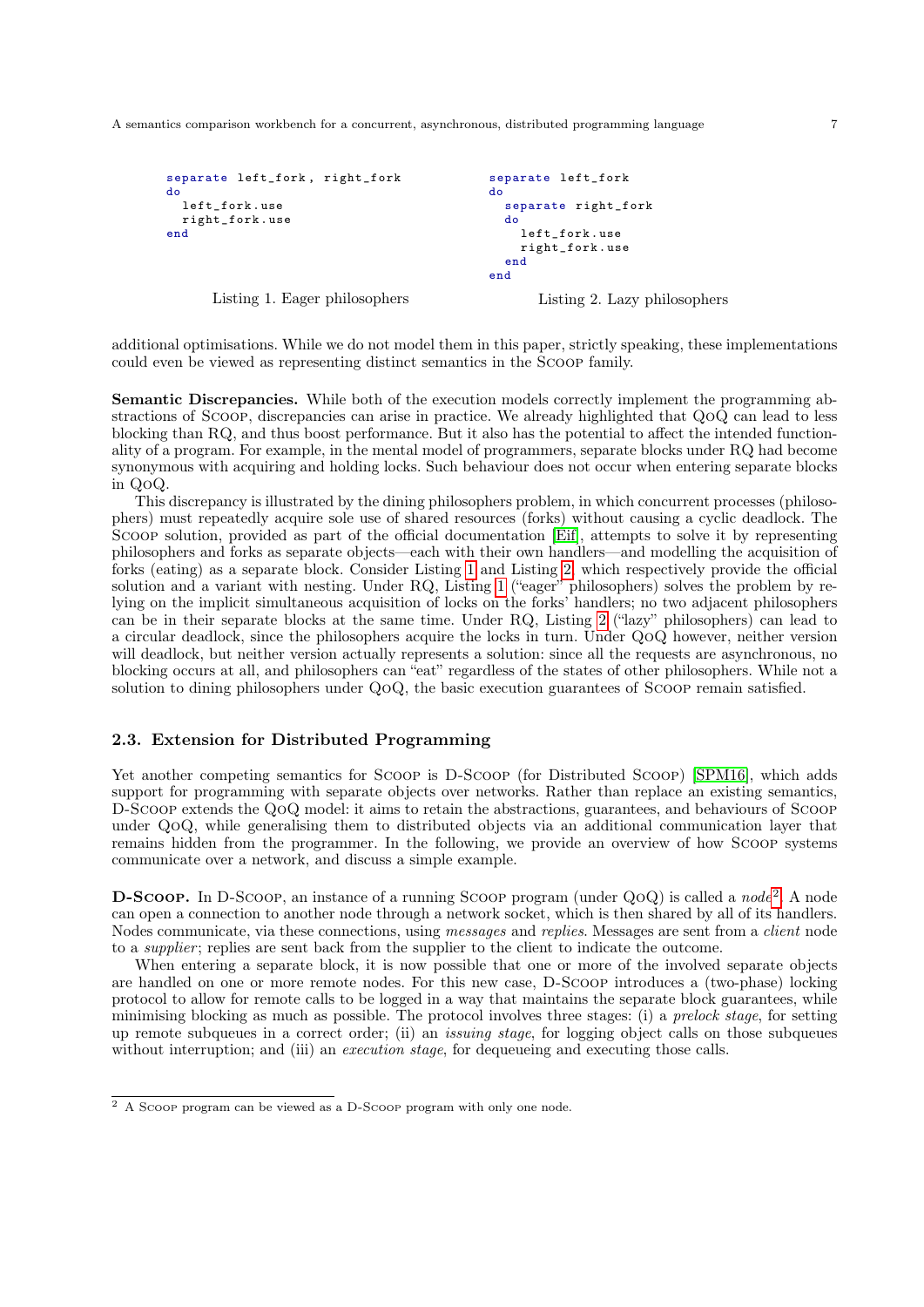Locking Protocol. The prelock stage ensures the creation of subqueues across multiple remote handlers without interference. First, messages (with the subject  $P$ RELOCK) are sent to the nodes of remote objects to announce that a handler in the client node wishes to enter a separate block that involves them. These are sent one-at-a-time and in a fixed order based on node IDs (to avoid deadlock). If a supplier receives a PRELOCK message but is already involved in the prelock stage of another node, the client blocks. Once the supplier is available, it replies  $\overline{OX}$ , indicating that the client can unblock and send a  $\overline{PREืmathrm{DCK}}$  message to the next node involved (if any). Once these messages are all acknowledged, the client sends a  $\overline{[Lock]}$  message to each "prelocked" supplier, which instructs them to prepare a private subqueue on the appropriate handler. By once again replying  $(X)$ , the suppliers are indicating that they are ready to receive and enqueue requests, and the prelock stage is over.

The issuing and execution stages are more straightforward, and typically overlap (in fact they must overlap if synchronous queries are involved). The client simply issues remote requests over the network as asynchronous  $\overline{CALL}$  or synchronous  $\overline{QCALL}$  messages, corresponding respectively to commands and queries. For the former, the supplier replies  $\overline{OR}$  as soon as the command is enqueued; for the latter, the supplier replies  $(X)$  as soon as the query is executed, and also returns the result.

When a supplier is involved in the prelock stage of a particular client, any other clients that try to involve it in a prelock stage are blocked. This blocking is crucial to ensure that subqueues are created without interference. Instead of blocking a competing node for the whole of a separate block, however, blocking only occurs during the prelock stage (i.e. while subqueues are being set up); competing issuing stages can otherwise run concurrently. This allows for D-Scoop systems to remain efficient, while lifting the execution guarantees and behaviours of QoQ to a distributed setting.

Additional details about the locking protocol as well as some example message-&-reply exchanges are provided in [\[SPM16\]](#page-29-2). Note that D-Scoop also provides some advanced mechanisms for recovering from failure (e.g. compensation) which we do not explore in this paper.

Distributed Example. Consider the following code excerpt from a D-Scoop implementation of a bank account management system:

```
transfer (source, target: separate ACCOUNT; amount: NATURAL)
do
  if source . balance >= amount then
    source . set_balance ( source . balance - amount )
    target . set_balance ( target . balance + amount )
  else
    -- Notify user (not shown)
  end
end
```
The transfer method allows some client to transfer an amount of money from a source account to a target account. As the two bank accounts are of separate type and provided as formal arguments, the body of transfer implicitly forms a separate block.

Suppose that source and target are handled on two different remote nodes. Upon calling transfer, the client must follow the aforementioned locking protocol before it can enter the method body and start issuing requests. First, the client node sends a  $[PRELock]$  message to the node containing source. If (or when) the node is not being prelocked by another client, it replies  $\overline{OR}$ ; the client then sends a  $\overline{PREICK}$ message to the node containing  $\texttt{target}$  and waits for an  $\overline{OK}$ . At this stage, no other client can prelock the nodes containing the two accounts, i.e. no other nodes can interrupt the process of generating subqueues. The client issues  $\overline{LOCK}$  requests to the suppliers, which trigger the creation of subqueues on the handlers of source and target. After both reply  $\overline{OR}$ , the client enters the body of transfer (and the nodes of source and target become free to be prelocked by others). The balance requests are issued as synchronous QCALL messages, with the requests enqueued by the suppliers and waited for; the set\_balance commands are enqueued as asynchronous CALL messages, and the client can exit the block before the final one (target . set\_balance) is executed. The requests are issued and executed without any interference.

Note that a (single node) concurrent version of  $transfer$  would look exactly the same as this distributed version. The only difference emerges upon execution: if source or target are remote, then the implementation must follow the locking protocol. This is invisible to the programmer, who works with the same abstractions and execution guarantees regardless of where any separate objects are actually located.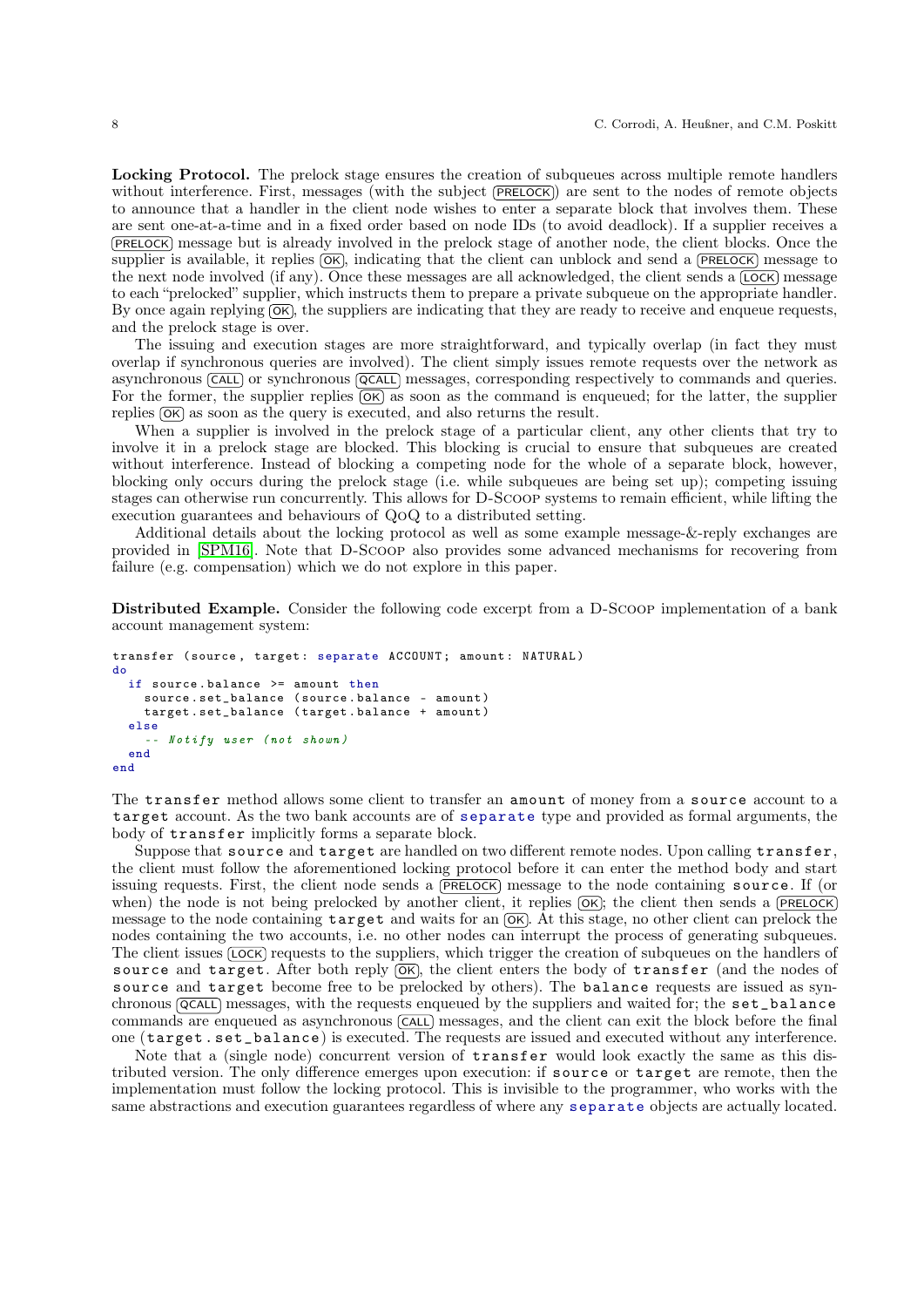A semantics comparison workbench for a concurrent, asynchronous, distributed programming language 9

## <span id="page-8-0"></span>3. Graph Transformation System Preliminaries

Our semantics comparison workbench for Scoop is based on graph transformation systems (Gts)—also known as graph-rewriting systems or graph grammars. Graph transformation is a flexible formalism for dynamic systems, and is well-suited to modelling the structures and relations in Scoop states (e.g. object references, handlers, waiting queues). GTs is an inherently visual modelling approach, but is also anchored to a formal, algebraic basis, and is supported by a variety of practical tools.

In this section, we present a brief and informal overview the basic concepts of GTS, which should be sufficient to follow the rest of the paper. For a deeper introduction to GTS, we refer to reader to some standard textbooks, e.g. [\[Roz97,](#page-29-3) [EEPT06\]](#page-28-12).

Graph Transformation Systems. GTs are rule-based systems for manipulating graphs. They can be seen as a computation abstraction, in which states (or configurations) are graphs<sup>[3](#page-8-1)</sup>, and computational steps are rules that rewrite these graphs. In the state space of a GTS applied to some initial configuration, the states are thus graphs, and the transitions are rule applications.

GTS rules nondeterministically match a structural pattern in a graph and rewrite it. Rules consist of combinations of the following: (i) a "context" in the graph that needs to be matched by the rule but is unchanged by it; (ii) a set of edges and nodes (and labels) that are added in this context; (iii) a context that is matched but removed by the rule; (iv) a negative application condition, i.e. a part of the graph that when present, prohibits the application of the rule.

Typically, the rules of a GTS are applied to graphs nondeterministically (both in choosing the rule and choosing the match) and for as long possible. If a GTS consists of rules that unconditionally add new nodes or edges, for example, then it will be associated with an infinite transition system containing graphs of unbounded size. Many tools (e.g. Groove [\[GdMR](#page-28-9)<sup>+</sup>12], GP 2 [\[Plu12\]](#page-29-4)) allow for control programs (or strategies) to be defined over the rules, adding a finer degree of control.

Notation & Example. There are several ways to denote a GTs rule, but for simplicity, we will use the notation of Groove (since we use the tool in our workbench). In the following, we illustrate the application of Gts rules using a simple and intuitive example. Formally, rule applications are described in a proper categorical setting, via graph morphisms and pushout constructions (we refer the reader to [\[EEPT06\]](#page-28-12)).

Suppose we are using a graph to model a simple Fifo queue. Let us distinguish two types of nodes in our graph: a node labelled Queue modelling the "anchor" of a queue, and message nodes Message:a and Message:b labelled with the Message type and some contents, either a or b . Furthermore, let us distinguish edges labelled with "next", representing pointers towards the tail of the FIFO queue.

Consider the following GTS rules Append\_a and Append\_b:



Following Groove's notation, solid black nodes and edges are matched by the rule (but not deleted), dashed blue nodes and edges are matched and deleted, green ones are newly created, and red ones must not be present. Intuitively, the application of a rule to a graph is a three-step procedure: first, the black and blue structure is matched in a context where the red structure is not present; second, the blue structure in the match is deleted; finally, the green structure is created. Thus, Append\_a deletes a "next" edge incident to the anchor and inserts a Message:a node in its place; Append\_b does the same for a Message:b node, but only if the Fifo queue has at most three elements.

Suppose that we have the following initial configuration, which models an empty Fifo queue:

<span id="page-8-1"></span>

<sup>&</sup>lt;sup>3</sup> In this paper, our graphs are directed and labelled, with parallel edges allowed.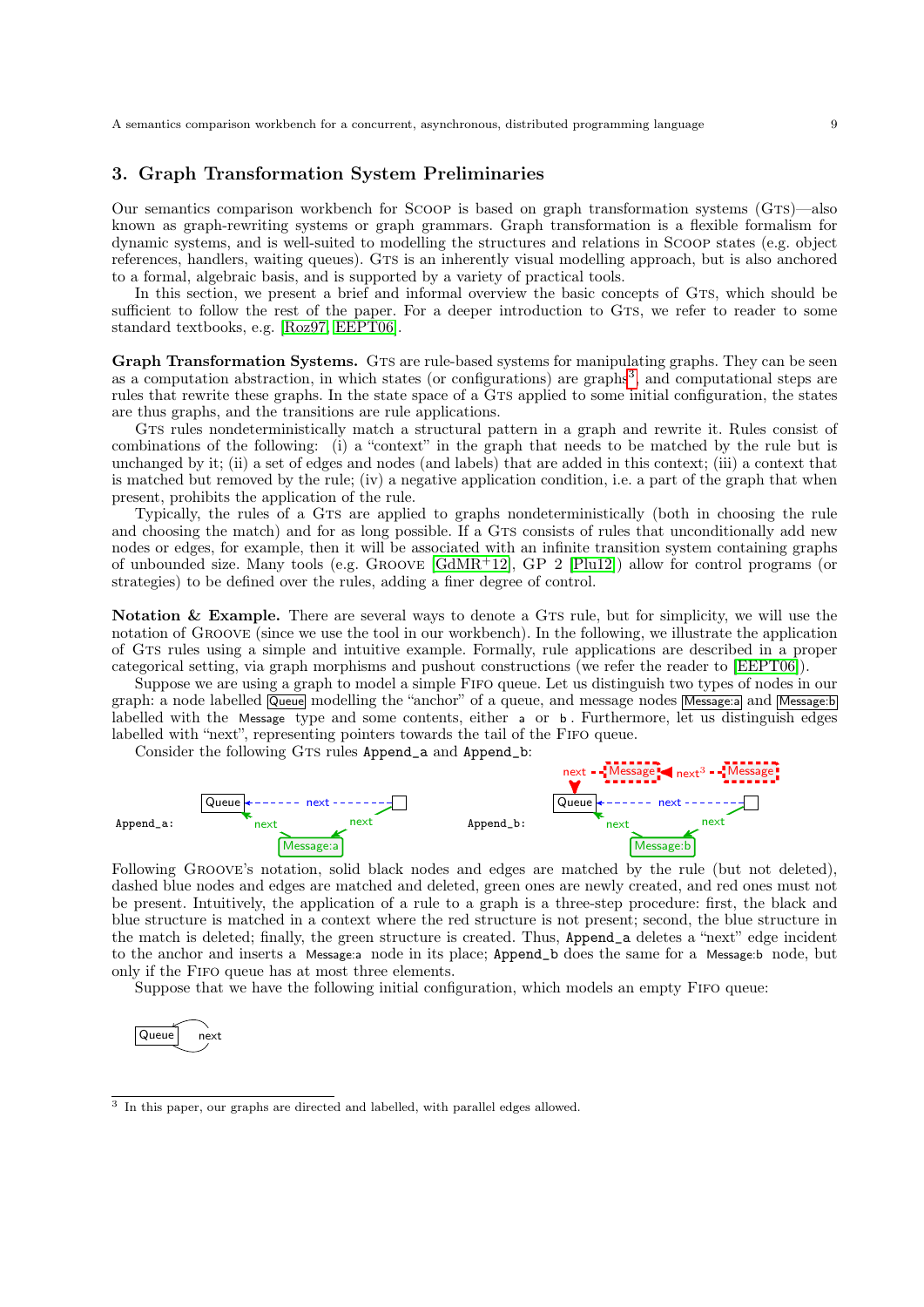The application of Append\_a to this graph proceeds as follows:



The match of the rule is indicated by dashed grey lines. Observe that in this case, two of the nodes in the rule are mapped to the same node (i.e. the match is non-injective).

The rule Append\_b could have been applied to the same initial graph, too, since its negative application ( Queue next Message next<sup>3</sup> Message ) has no match. This specifies that there must not exist a message node reachable from the anchor node by four "next" edges. Observe that the negative application condition is only matching the Message type of the labels (and not its contents, a or b ), and that a simple regular expression is used over the edges. As a consequence, Append\_b can only be applied if the Fifo queue has at most three elements.

After multiple applications of Append\_a and Append\_b, we can eventually derive a graph representing a Fifo queue that contains the message abba:



We could extend the GTS, for example, with similar rules that remove messages from the queue, taking different actions depending on the contents.

Control Programs. In general, a GTs tries to apply its rules in a nondeterministic fashion. More finegrained control over the application of rules is possible with the help of control programs (also know as strategies) that specify in a declarative way how rules are to be applied. For example, the control program alap Append\_b; Append\_a; would apply the rule Append\_b as long as possible (alap) and then Append\_a once. This will always lead to a message queue containing bbbba.

In GROOVE, control programs can also specify so-called recipes, which wrap functions over (possibly multiple) rules into a single transition. Control programs and recipes provide an ideal base for defining GTS in a modular way, e.g. by supporting different implementations of recipes for different semantics of components (e.g. different queuing models in our case).

We refer the interested reader to  $\lceil \text{GMMR}^+12 \rceil$  and the documentation of the GROOVE tool for more details on control programs, recipes, and additional features of GTs rules, e.g.  $!=$  and  $==$  edges (for explicitly expressing whether two matched nodes are distinct or not), or nested rules for matching universally (∀) and existentially (∃) quantified substructures.

## <span id="page-9-0"></span>4. A Graph-Based Semantics Metamodel

With the example of SCOOP, we have motivated the need for a semantics comparison workbench that: (i) can model features such as asynchronous remote calls and waiting queues; (ii) is modular (e.g. for replacing RQ synchronisation with QoQ) and extensible (e.g. for lifting QoQ to D-Scoop); and (iii) provides formal and automatic analyses for checking the consistency of behavioural and safety properties of programs under different semantics. The following three sections present how we achieve this through the use of a GTS semantics, formalised in the Groove tool, and supported by a wrapper and simple toolchain.

In this section, we describe the first step of our process, in which we derive a graph-based, compositional metamodel to which the family of Scoop semantics (and possibly other message-passing language semantics) all belong. We use the metamodel to formally structure the sub-components of semantics and the interfaces between them. This abstract structure provides the basis of our approach to semantics parameterisation,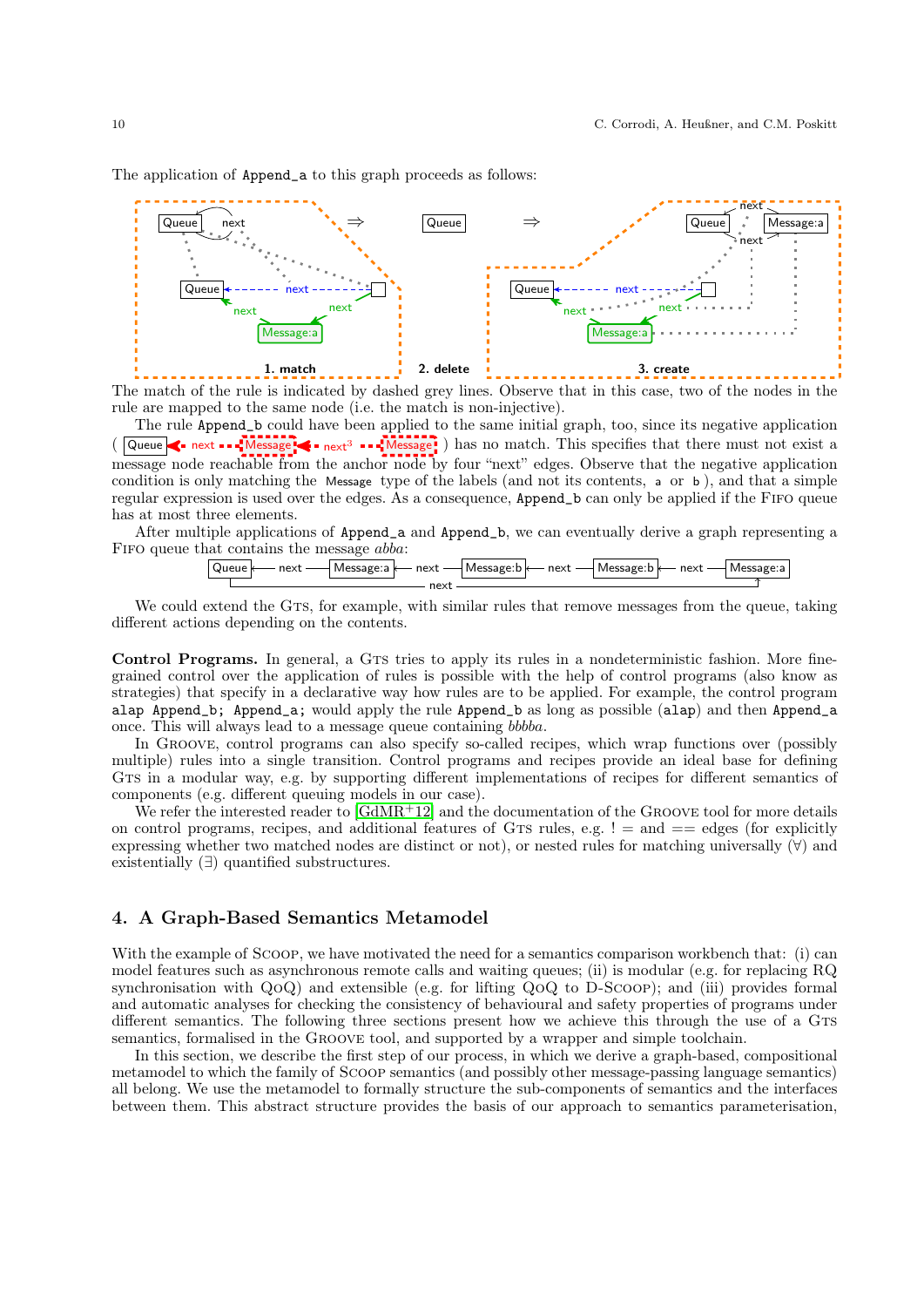

<span id="page-10-0"></span>Fig. 3. Overview of the GTS underpinning a semantics comparison workbench

which allow for common semantic components to be re-used across different execution models, and other semantic components to be plugged-in.

Metamodel Overview. We present a graph-based semantics metamodel covering Scoop and other actorlike programming languages based on: (i) message-passing concurrency; (ii) (active) objects, which are explicitly assigned to a handler and can only be accessed via this handler; (iii) asynchronous and synchronous calls between objects across different handlers; and (iv) different distribution topologies (i.e. different ways of connecting or relating distributed runtimes). The metamodel describes the structure of the semantic components found in RQ, QoQ, and D-Scoop, but abstracts away from concrete details (e.g. computations on non-separate, separate, or remote objects). Different models expressing these details, however, can be *plugged* in to the metamodel because of its compositionality, so long as they conform to the abstract boundaries and interfaces it defines. Semantic plug-ins of interest include, for example, different storage models, different queuing semantics, and different distribution topologies.

Our semantics metamodel describes the structure of a GTS, consisting of a *rule engine* and *configuration* graph (Figure [3\)](#page-10-0). The rule engine encodes the step-wise operational rules of the semantics, whereas the configuration graph encodes a snapshot of the state of the handlers, their objects, their current synchronisation topology, as well as a representation of the original Scoop program's control flow. Before launching a state-space exploration on a Scoop program, the rule engine and corresponding configuration graphs must be initialised accordingly. The rule engine can be parameterised by plugging in semantic components to simulate different ways of synchronising, queuing, and handling distributed objects (the choices of which are then reflected in the typing of the configuration graph). The configuration graph must also be initialised to encode the control-flow information of the original Scoop source code, as well as any expected initial configurations of handlers, objects, and topology. Our workbench is thus a front end responsible for initialising both aspects of the GTs (with respect to an execution model and SCOOP program), and then launching simulations or analyses of the system's behaviour.

In the following, we present these building blocks of our metamodel in more detail, and demonstrate a semantic plug-in for storage. Without loss of generality, we assume—for simplicity of presentation—that objects are dynamically generated from flat class templates, i.e. inheritance is flattened in a pre-compilation step. Thus, our (Scoop) objects consist of a finite fixed set of initialised variables with values that can be changed in program executions.

Configuration Graphs. Configuration graphs, which encode snapshots of the states of handlers, are the heart of our metamodel, and describe the structure of *configurations*<sup>[4](#page-10-1)</sup> in traces of rule applications. Each configuration encodes both static control flow information (extracted from the original program), as well as the dynamic states of the handlers, any objects under them, and the topologies that connect them.

Figure [4](#page-11-0) depicts the three principal components of configuration graphs and their connections. Each handler defines an autonomous execution unit with exclusive access to some region of storage, and the ability to administer inter-handler synchronisation via the topology abstraction. Note that there is an a priori unbounded number of handler instances in a configuration graph. The topology abstraction connects the handlers and defines the channels by which they synchronise. It also encodes name resolution and references between objects residing under the control of different handlers. Furthermore, it can be used to encode nodes and distributed communication channels. The control flow information encodes the control flow graph of the program, including all information necessary to dynamically generate new objects, e.g. via

<span id="page-10-1"></span> $\overline{4}$  We will use *configurations* and *configuration graphs* synonymously.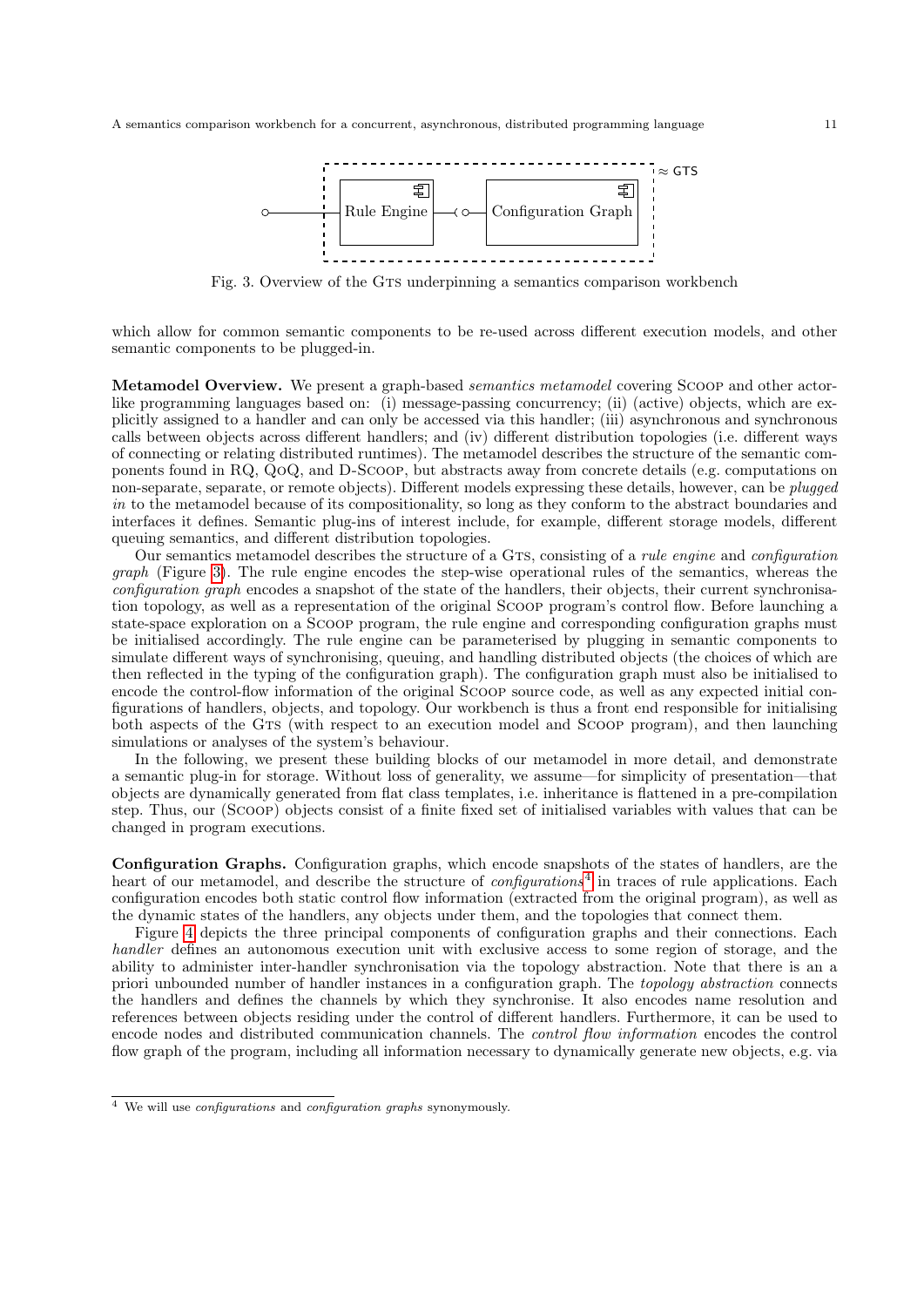

<span id="page-11-0"></span>Fig. 4. Structure of a configuration graph (with  $n$  handlers)



<span id="page-11-1"></span>Fig. 5. Structure of a handler and its connections to its environment

class templates. Note that the control flow information in a configuration graph is static and does not change under the execution of the rule engine.

Our metamodel further divides each handler into three semantic subcomponents: (i) its control state, recording the handler's current position in the control flow information; (ii) its storage stage, including a stack for recursion, and a heap containing objects, possibly with references to separate objects (i.e. under the control of other handlers); and (iii) a synchronisation component connecting to the topology abstraction and including, for example, a dispatcher for outgoing requests and an input queue for storing requests received from other handlers. These three subcomponents are depicted in Figure [5.](#page-11-1)

Example: Storage Model. The different (sub)components of our configuration graph can be defined and typed according to the needs of different language semantics. In all of the execution models of Scoop, for example, we require that the storage associated with handlers consists of both an object heap and a stack frame. Figure [6](#page-12-0) depicts a type graph for this requirement, prescribing the structure of the storage components. This (simplified) example covers recursion via a linked list of stack frames, containing variables with values that are either primitive or references to objects. These references can point to objects under the control of the same handler, but may also point to objects under the control of other (possibly distributed) handlers. The stack frame maintains a pointer to the current object with respect to the handler's execution, and may also refer to a return state (via the handler's connection to control flow information) for modelling recursion. Note that the last-in-first-out nature of the stack is modelled via the corresponding semantic rules in the rule engine.

The example does not cover all intricacies of the storage models used in Section [5.](#page-13-0) Nevertheless, the level of detail supplied by a concrete implementation of such a component is visible. Different implementations of the metamodel's components lead to different subgraphs within the configuration graphs, with each choice of subgraph conforming to its own type graph. The manipulation of the elements of these subgraphs is then controlled by a dedicated set of rules in the rule engine.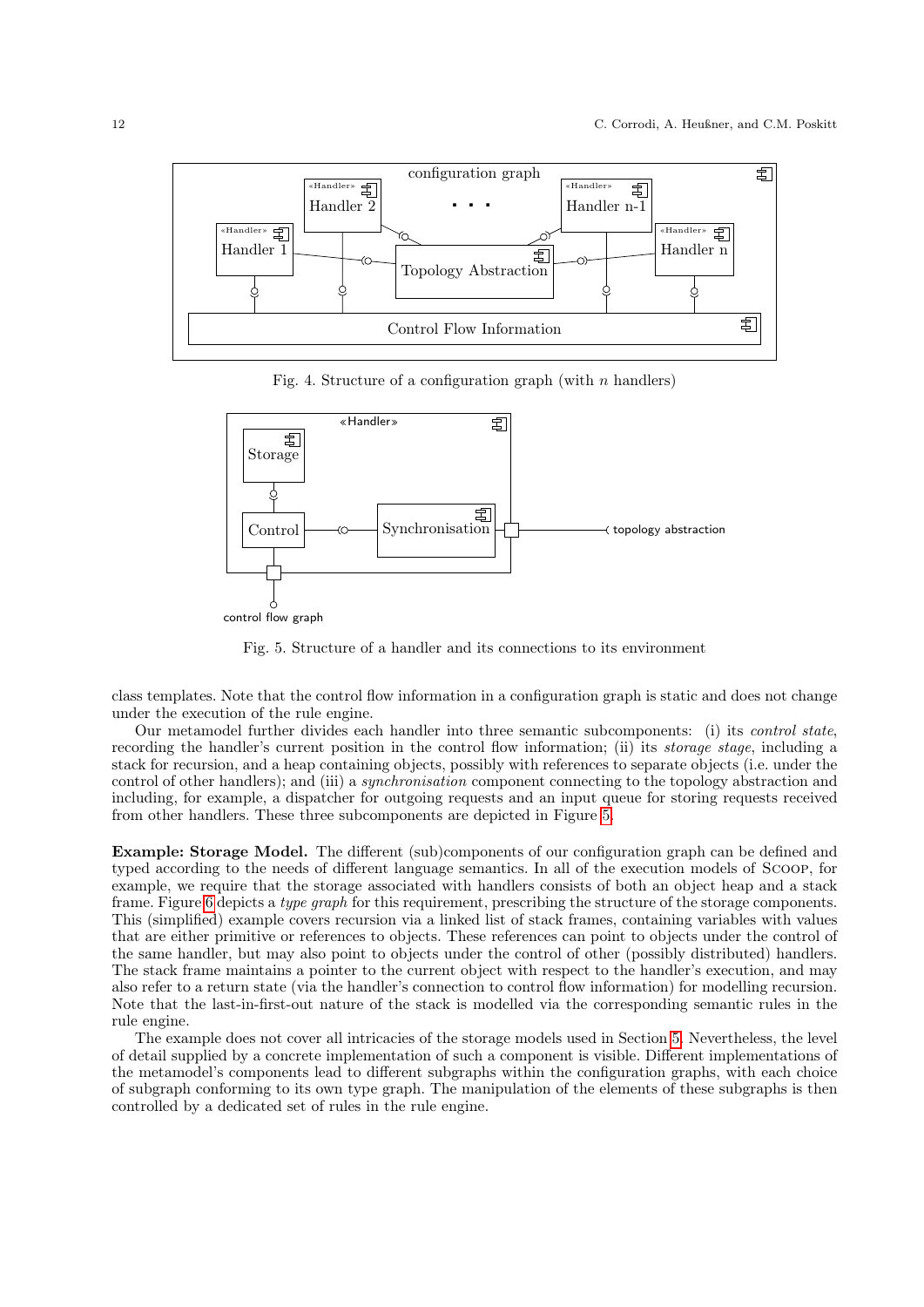

<span id="page-12-0"></span>Fig. 6. Simplified type graph of a storage model with stack-based recursion and an object heap

Rule Engine. The rule engine controls the execution of semantic graph transformation rules, and thus implements a step-wise operational semantics. For each control state of a handler (encoded as a pointer from the handler to the control flow graph in the configuration graph), the rule engine nondeterministically applies one of the fireable transitions permitted by the control flow graph and any guards. Upon firing a transition, side effects may occur (e.g. changes to the handler's storage), and the handler moves to the next control state. Note that while we assume an interleaving semantics for simplicity of presentation, the parallel execution of truly independent transitions in one global semantic step would be possible in, e.g. the Scoop implementation.

Additionally, the rule engine encodes a number of rules that operate in the background, performing garbage collection, object initialisation, queue management, and also moving requests from handler-tohandler via the given topology abstraction. These background rules are essential to ensure progress of the overall system. For example, a synchronous call will block a handler indefinitely if the issued request is not moved across the topology abstraction and enqueued at the other end.

Semantics Parameterisation. Similar to the compositionality of configuration graphs, the rules in the rule engine are decomposed into sets that define semantics for the different (sub)components of the metamodel. For example, in the context of Scoop, we can use a set of rules defining the queueing semantics of RQ or those of QoQ. In replacing a set of rules, however, the type graph of the affected component must also be replaced to ensure that the rules operate on subgraphs exhibiting the expected structure. RQ, for example, expects simple request queues, but QoQ expects to operate on nested queueing structures.

Beyond a parametric treatment of request queues, we could also plug in different topology abstractions (e.g. introducing a two-level network hierarchy to model the distribution of handlers across nodes), or investigate different storage models for the handlers (e.g. replacing the object heap with a simple counter variable). Each plug-in simply requires a type graph for the expected structure of the subgraph, and a new set of rules for modelling the appropriate manipulations that take place on them. All plug-ins must also ensure a consistent treatment of connections to other components, ensuring that the semantics remain modular and compositional.

Metamodel for the Scoop Family. Our metamodel is sufficiently rich to cover the main features of the Scoop family of semantics: (i) message-passing based concurrency; (ii) objects that are accessible only via their assigned unique handler; (iii) asynchronous and synchronous calls to separate objects; (iv) different implementations of the synchronisation components for handlers (i.e. RQ and QoQ); and (v) different distribution topologies by plugging in different topology abstractions (i.e. for D-SCOOP). Concrete GTS models for the Scoop family of semantics and their implementation in our workbench will be presented in Section [5.](#page-13-0)

Models Beyond Scoop. Due to the modularity of our metamodel, it should also be relatively straightforward to cover other asynchronous, actor-like, distributed object-oriented computation frameworks, or distributed message-passing based models.

From a theoretical point of view, we can also encode distributed finite-automata models with messages exchanged over reliable unbounded Fifo queues with local infinite recursion and an unbounded number of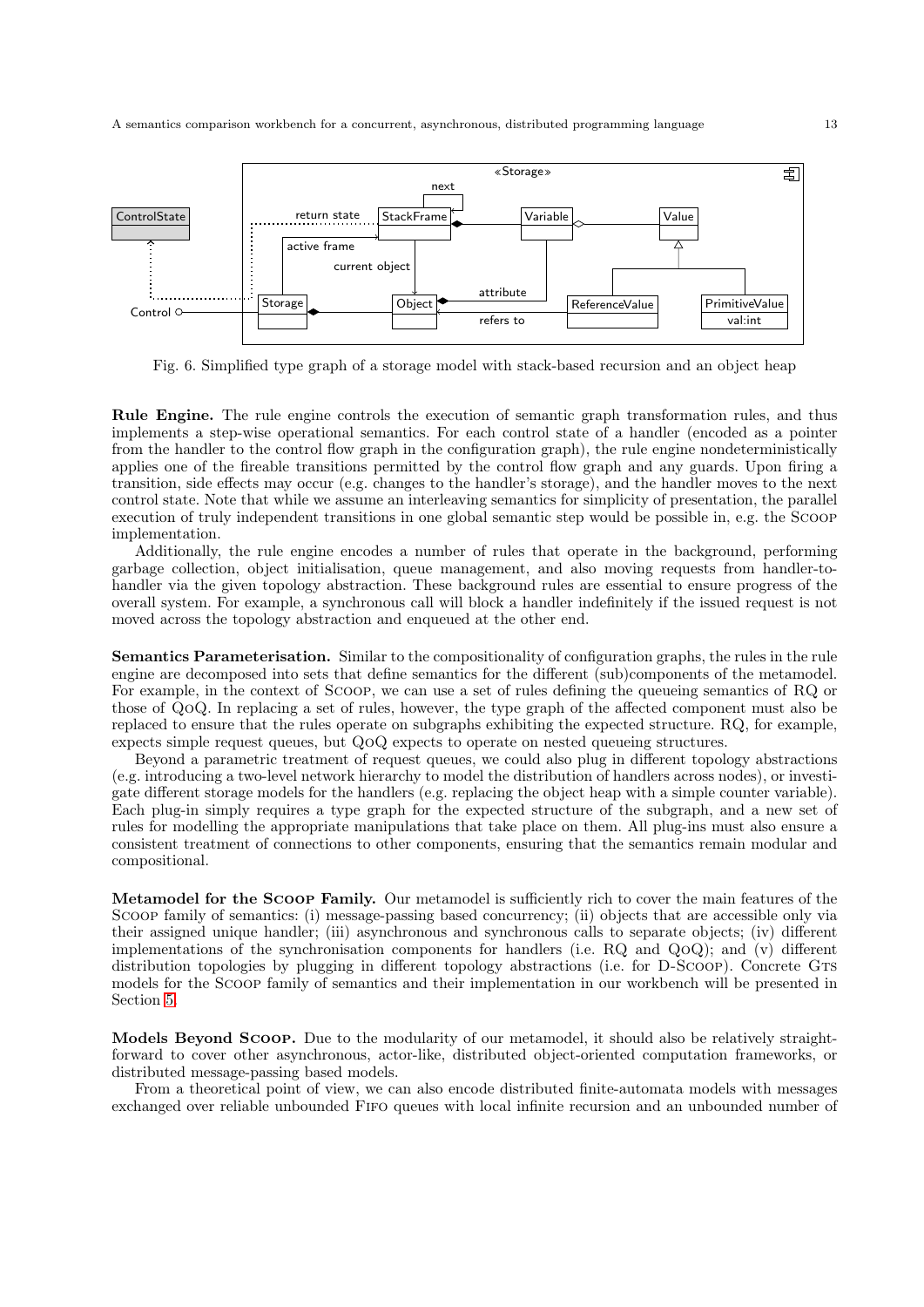dynamically generated automata/handlers. While strictly weaker than (i.e. can be simulated by) our Scoop model, they would be more manageable for deriving decidability results in the context of our workbench.

A further candidate for our semantics comparison workbench is Erlang [\[AVW96\]](#page-27-3): like Scoop, it has an intricate formal semantics, with programs behaving differently depending on whether they run in a (local) multi-core or distributed context. Furthermore, it has a highly optimised underlying runtime (see e.g. [\[SFBE10\]](#page-29-5)) that has been under constant development over the last two decades, and thus may be prone to introducing unexpected behaviours for older programs. Analysing Erlang programs for concurrency bugs is extremely cumbersome: while in theory a data race free actor-based language, the runtime's scheduler and global data dictionary (i.e. a kind of table-based memory heavily used in Erlang software) introduce various possibilities for race conditions in real world Erlang programs [\[CS10\]](#page-28-13). Thus, understanding Erlang's semantics is a crucial task for programmers, language designers, and runtime developers—i.e. the target groups of our semantics workbench approach. Contrary to Scoop, Erlang focuses an asynchronous messagepassing concurrency. In the language of our metamodel: handlers would synchronise only via asynchronous messages over a (possibly) distributed topology of Fifo queues, and while the handlers would only have a relatively flat storage model, they would have more intricate ways of accessing their Fifo mailboxes. Also in contrast to Scoop, Erlang is a multi-paradigm language including functional features and pattern-matching, thus the translation of the original program code to the control-flow information needed in the graph-based model is not as straightforward. Extending the semantics workbench towards Erlang would be interesting future work.

### <span id="page-13-0"></span>5. Formal Model and Toolchain

In this section we present SCOOP-GTS, our formal GTS model for the SCOOP family of semantics, which instantiates and conforms to the semantics metamodel presented in Section [4.](#page-9-0) Furthermore, we describe its implementation in the GROOVE model checking tool for GTS, and present a wrapper that helps to automate the analysis of Scoop source code with respect to different semantics in Groove.

A companion website [\[Com\]](#page-28-14) provides additional information and explanations about the formal model that were omitted from this paper due to space constraints. Furthermore, the model and wrapper are both available to download [\[Rep\]](#page-29-6).

#### 5.1. Overview

The standalone tool at the core of our toolchain consists of the SCOOP-GTS formalisation in GROOVE, and a wrapper around it which allows different execution models (RQ, QoQ, D-Scoop) to be selected. We furthermore provide a simple compiler to generate initial configuration graphs from Scoop source code, which the different semantics can be applied to.

An overview of the toolchain is depicted in Figure [7.](#page-14-0) The different components of the toolchain are summarised below, and presented in more detail in the rest of this section.

- Scoop-Gts. The formalisation and implementation of the different Scoop execution models (QoQ, RQ, D-SCOOP). In essence, SCOOP-GTS is a GTS consisting of sets of transformation rules that define the semantic components of the metamodel, and control programs that dictate the order of the rule applications. Furthermore, the associated type graphs ensure that all graphs in the system conform to a certain structure, which is particularly useful during development. The GTS is implemented in GROOVE, which allows us to compare properties of state spaces under different execution models. The implementation is presented in detail in Section [5.3.](#page-16-0)
- GROOVE Wrapper. Built on top of GROOVE, our wrapper provides command-line switches for conveniently plugging in different Scoop semantics, processing generated graphs, and reporting feedback. This also includes a regression test suite that helps to maintain correctness when extending Scoop-Gts.
- Scoop-Graphs. Instances of configuration graphs for Scoop programs, consisting of encoded control-flow graphs corresponding to the original source code, and a snapshot of the current state of handlers. When provided as an initial state, should either store the necessary handlers pre-initialised, or a root procedure allowing SCOOP-GTS to initialise them itself.

Graph Compiler. In order to provide a fully automatic toolchain from source code to analysis results,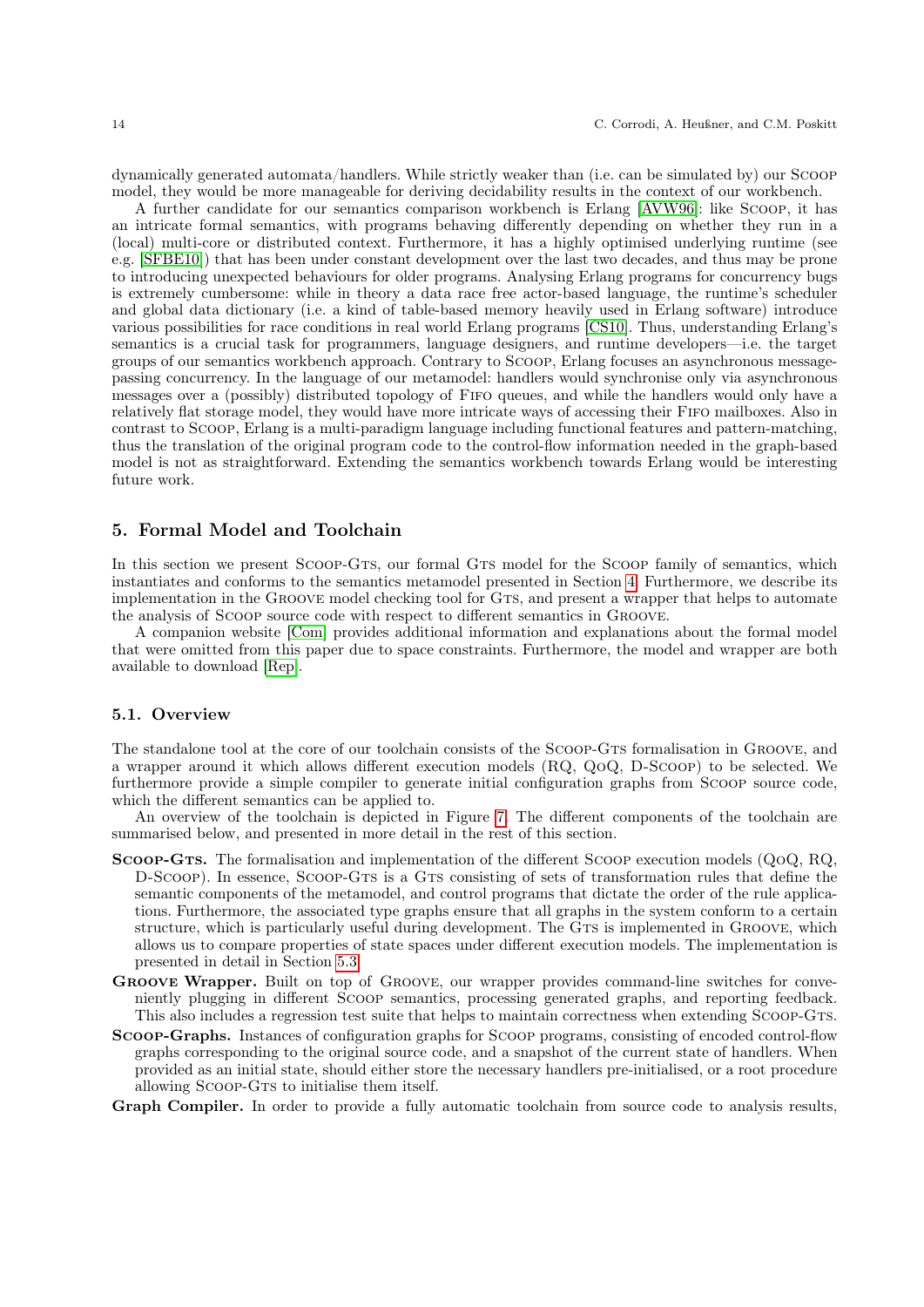

<span id="page-14-0"></span>Fig. 7. Overview of the SCOOP-GTS toolchain

we implemented a simple compiler covering basic features of the Scoop language. This compiler is implemented in Eiffel, which allows us to use the EiffelStudio compiler for parsing input programs. The compiler generates Scoop-Graphs that can then be used directly in the standalone tool.

## 5.2. Running Example: Dining Philosophers

To illustrate the different parts of the formal model and toolchain, and to demonstrate a semantic inconsistency, we will use an expanded version of the dining philosophers program we introduced earlier (Section [2\)](#page-3-0). Here, we provide only the most important excerpts of the Scoop code, adapted from an official example provided with the Scoop release [\[Eif\]](#page-28-7). The full program is available to download from our toolchain repository [\[Rep\]](#page-29-6), and further explanations are available on our companion website [\[Com\]](#page-28-14).

Listing [3](#page-14-1) contains the main creation method make of the program, which is responsible for creating (i.e. initialising) the forks, as well as the philosophers that will compete for them. Note that both forks and philosophers are created as objects of separate type, meaning that all of them have their own, distinct handlers. Each philosopher object points to two fork objects with distinct handlers, and each fork object is pointed to by two philosophers, with the cyclic structure ensured by the left fork of the first philosopher being assigned as the right fork of the final philosopher. Upon the creation of each philosopher, note that its concurrent behaviour is triggered by the separate block launch\_philosopher, which asynchronously requests the philosopher's live method.

We remark that in D-Scoop, the programmer would set up different nodes (each running a D-Scoop instance) manually, before reaching this step. Creating distributed objects then boils down to sending requests across the network to existing remote handlers that have creation methods available to them. In our model of D-Scoop, we re-interpret this manual intialisation step, instead treating the creation of any separate object as the creation of a new node with that new object and handler, i.e. a scenario in which a program is as distributed as possible. In the case of make, all the forks and philosophers would be created on their own nodes and communicate across the network.

```
make
    -- Create philosophers and forks
    -- and initiate the dinner .
  local
    first_fork, left_fork, right_fork: separate FORK
    a_philosopher : separate PHILOSOPHER
  do
    from
      i := 1
      create first_fork . make
      left fork := first fork
    until
      i > philosopher_count
    loop
      if i < philosopher_count then
        create right_fork . make
```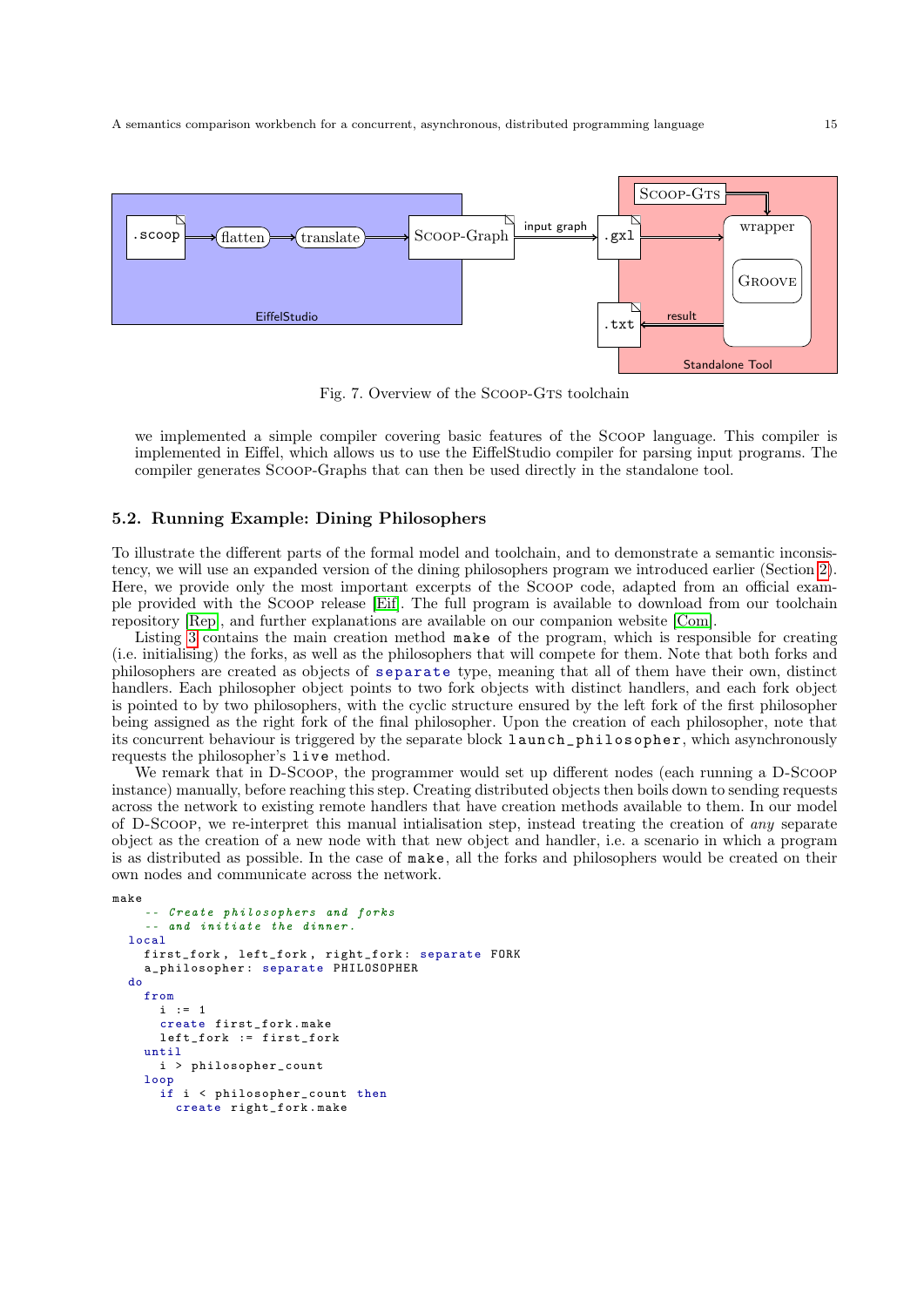```
else
     right_fork := first_fork
    end
    create a_philosopher.make (i, left_fork, right_fork, round_count)
    launch_philosopher ( a_philosopher )
    left_fork := right_fork
    i := i + 1end
end
launch_philosopher ( philosopher : separate PHILOSOPHER )
    -- Launch a_philosopher .
  do
    philosopher . live
  end
```
Listing 3: make method for initialising philosophers and forks

Listing [4](#page-15-0) contains the live method of the PHILOSOPHER class, which repeatedly calls a method that is supposed to simulate the philosopher exclusively holding its forks. There exist a number of different ways in which we could try to implement eating. All of them involve separate blocks over forks, but differ over whether the forks are controlled at the same time ("eagerly") or in sequence ("lazily"), and whether the bodies of the separate blocks request any methods on those forks. Several implementations are provided: (i) eat\_no\_statements, which picks up forks eagerly but does not issue requests in the method body; (ii) eat, which is eager and asynchronously issues requests on forks; and (iii) bad\_eat, which picks up the forks lazily and issues asynchronous commands once they are obtained.

```
live
```

```
do
    from
    until
      times_to_eat < 1
    loop
      -- Philosopher `Current .id ' waiting for forks .
      eat ( left_fork , right_fork )
      --badeat
      -- Philosopher `Current .id ' has eaten .
      times_to_eat := times_to_eat - 1
    end
  end
eat_no_statements (left, right: separate FORK)
    -- Eat
  do
  end
eat (left, right: separate FORK)
    .<br>-- Eat, having acquired 'left' and 'right' forks.
  do
    left . use
    right . use
  end
bad_eat
    -- Eat by first getting access to the `left ' fork ,
    -- then the 'right' one.
  do
    pickup_left_then_right ( left_fork )
  end
pickup_left_then_right (left: separate FORK)
  do
   pickup_right_and_eat ( left , right_fork )
  end
pickup_right_and_eat ( left , right : separate FORK )
  do
```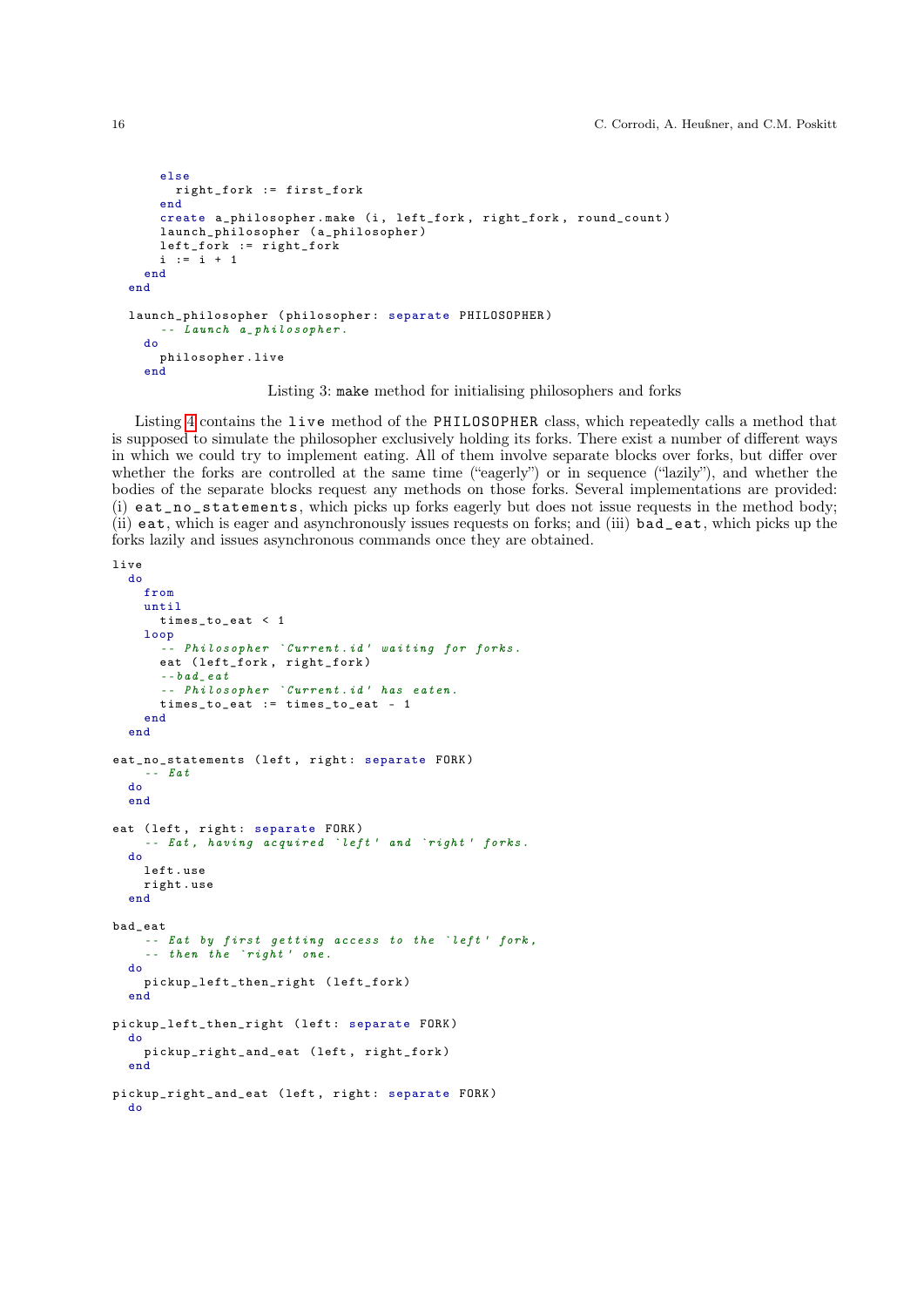A semantics comparison workbench for a concurrent, asynchronous, distributed programming language 17

left . use right . use end

#### Listing 4: PHILOSOPHER code

Under RQ, both eat and eat\_no\_statements reflect valid solutions to the dining philosophers program, with the former being used in an officially provided example program [\[Eif\]](#page-28-7). Yet these are examples of developers mixing the programming abstractions of Scoop with the details of a particular execution model: in their mental models, forks had become synonymous with locks, and the process of entering the separate blocks had become synonymous with simultaneously acquiring them (or specifically, the locks on their request queues). Thus, no two adjacent philosophers can be in their separate blocks at the same time. With the QoQ semantics, however, forks cannot be viewed as locks in this way unless the separate blocks synchronise on them both (i.e. with queries). Since they do not, the programs no longer represent correct solutions to the dining philosophers problem under QoQ, despite still respecting the high-level reasoning guarantees of the Scoop abstractions. Analogously, acquiring forks in turn can cause bad\_eat to deadlock under RQ, but not under QoQ (since there is no blocking).

Our semantics comparison workbench aims to uncover discrepancies in idiomatic usages of Scoop's abstractions such as these. We later show how general-purpose rules can be used to reveal discrepancies such as the existence of deadlocks, and how specialised rules can be used to reveal discrepancies in program-specific properties, such as implementing dining philosophers correctly. We use combinations of these implementations (lazy and eager; with and without commands) in our evaluation, along with other typical concurrency benchmarks.

#### <span id="page-16-0"></span>5.3. Scoop-GTS

At the heart of our workbench is Scoop-Gts, our parameterisable formal model for the Scoop family of semantics, conforming to the general metamodel of Section [4.](#page-9-0) We implemented the transformation system in GROOVE [\[GdMR](#page-28-9)<sup>+</sup>12], a state-of-the-art, general-purpose tool for GTS analyses. The tool provides a GUI that allows us to draw graphs visually, which are then stored in the Graph eXchange Language format, an XML-like language for representing graph structures (designed to facilitate the exchange of graphs between different tools). In addition to the general state space analyses it provides out of the box, Groove also supports the visual simulation of individual rule steps, which is invaluable for testing and validating the model.

Scoop-Graphs. We refer to the configuration graphs in Scoop-Grs as Scoop-Graphs. Recall that these represent a snapshot of the current state of the handlers. In the context of Scoop and D-Scoop, the control flow information subgraph encodes both methods and classes; the handler subgraphs encode object heaps, stack frames, and some queuing structure (RQ or QoQ); and the topology abstraction subgraph consists of (separate) object references, and (in D-Scoop) information about the nodes that handlers are located on.

Part of a Scoop-Graph is shown in Figure [8,](#page-17-0) which depicts the simple control-flow graph of the eat method in the lower half, and the state of a handler in the upper half. The control-flow graph itself is static: there are no rules that directly modify these nodes and edges. However, handlers can fire transitions encoded in these control-flow graphs. We model this using an edge labelled current\_state for each handler that is currently executing a method. As handlers execute actions, they move along the control-flow graphs in the expected way. Note that D-Scoop control-flow graphs do not contain additional information specific to distributed computing. This is because in terms of the abstractions, programmers can use remote separate objects in the same way as those residing on the same node; the only difference is in the topology abstraction.

Note that initial Scoop-Graphs, such as those generated by our simple compiler, contain only the static control-flow part. There are no edges or nodes related to a particular runtime semantics, and as a result, we can use the same initial graphs for a given program and decide later on the semantics we want to use to simulate the program.

Control Programs. Our current rule engine includes around 120 transformation rules covering local computations, execution of commands and queries, runtime management, queueing, and other activities. In most situations, we do not want to explore all possible rule applications. Instead, we often have situations where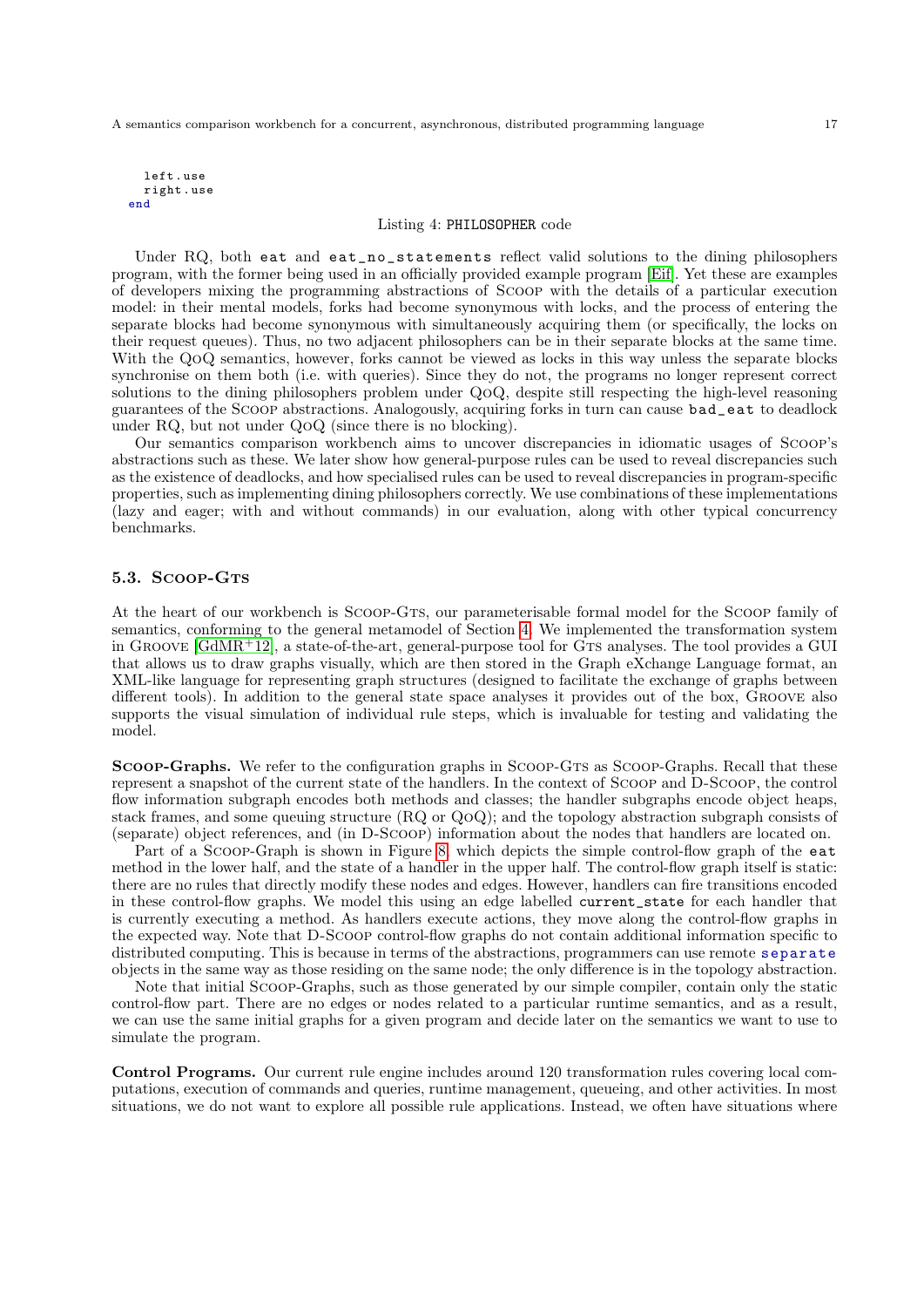

<span id="page-17-0"></span>Fig. 8. Control-flow graph for the eat method and a handler executing it. The parameter of the use (right) command has been evaluated and refers to a fork on a different handler. The static part remains unchanged throughout the simulation, but the handler in the dynamic part moves along the control-flow graph

<span id="page-17-1"></span>

| initialize_model;                        | // call gts rule for initialisation                        |
|------------------------------------------|------------------------------------------------------------|
| while (progress & no_error) {            |                                                            |
| for each handler p:                      | // choose handlers under some scheduling strategy          |
| alap handler_local_execution_step(p)+;   | // each handler executes local actions as long as possible |
| try synchronisation_step;                | // then try (one) possible global synchronisation step     |
| ŀ                                        |                                                            |
| recipe handler_local_execution_step (p){ |                                                            |
| try separate_object_creation(p)+;        | // try local actions that are possibly applicable          |
| else try assignment_to_variable(p)+;     |                                                            |
| else $try \ldots$ ;                      | // sequentially try all other possible actions             |
| try garbage_collection()+;               | // do some "garbage collection" to keep the model small    |
| }                                        |                                                            |
| recipe synchronisation_step(){           |                                                            |
| reserve_handlers   dequeue_task   ;      | // nondeterministically try to synchronise                 |
| $\mathbf{F}$                             |                                                            |
| $\cdot$ $\cdot$ $\cdot$                  | // remaining recipes (core functionality)                  |
| // ---------- plug in -------            |                                                            |
| $recipe$ separate_object_creation(p){    | // provide different implementations for RQ and QoQ        |
| $\cdots$                                 | // and parameterise the control program                    |
| $\mathbf{F}$                             |                                                            |
| $\cdots$                                 | // remaining recipes that are plugged in                   |
|                                          |                                                            |

Listing 5: Simplified control program (in GROOVE syntax) from the SCOOP-GTS rule engine

we only want to apply a certain (set of) rules. For example, when a handler finishes executing a method, it may be possible that there are leftover nodes and edges in the graph. To clean this up, we provide *bookkeeping* (or background) rules. Of course, it makes sense to apply these as soon as possible instead of allowing other rules to be applied (e.g. rules that advance the execution of other handlers) since their effects are local to a handler and independent of all others. One way to ensure a certain order of execution is to design rules such that they can only be applied when we want them to. Here, negative application conditions are commonly used. For example, we could insert a node CleanupInProgress when a method execution is finished and place it in all cleanup rules (as a node that needs to be present in order for the rule to match). Similarly, we would add a negative application condition for this node in all other rules (making sure that the rule only gets applied if the graph is not in a cleanup state). However, we use this strategy only sparingly in our implementation, since the resulting rules tend to become large and contain many seemingly unrelated nodes.

Fortunately, GROOVE provides another way to restrict rule application orders, namely *control programs*. These programs allow us to specify execution orders and avoid having cluttered rules. The overall effect is that the firing of a transition in the control-flow graph appears to happen atomically—regardless of the number of rules involved—meaning that we exclude unnecessary interleavings on local bookkeeping rules. Listing [5](#page-17-1) shows a simplified version of the main control program that drives the execution of SCOOP-GTs.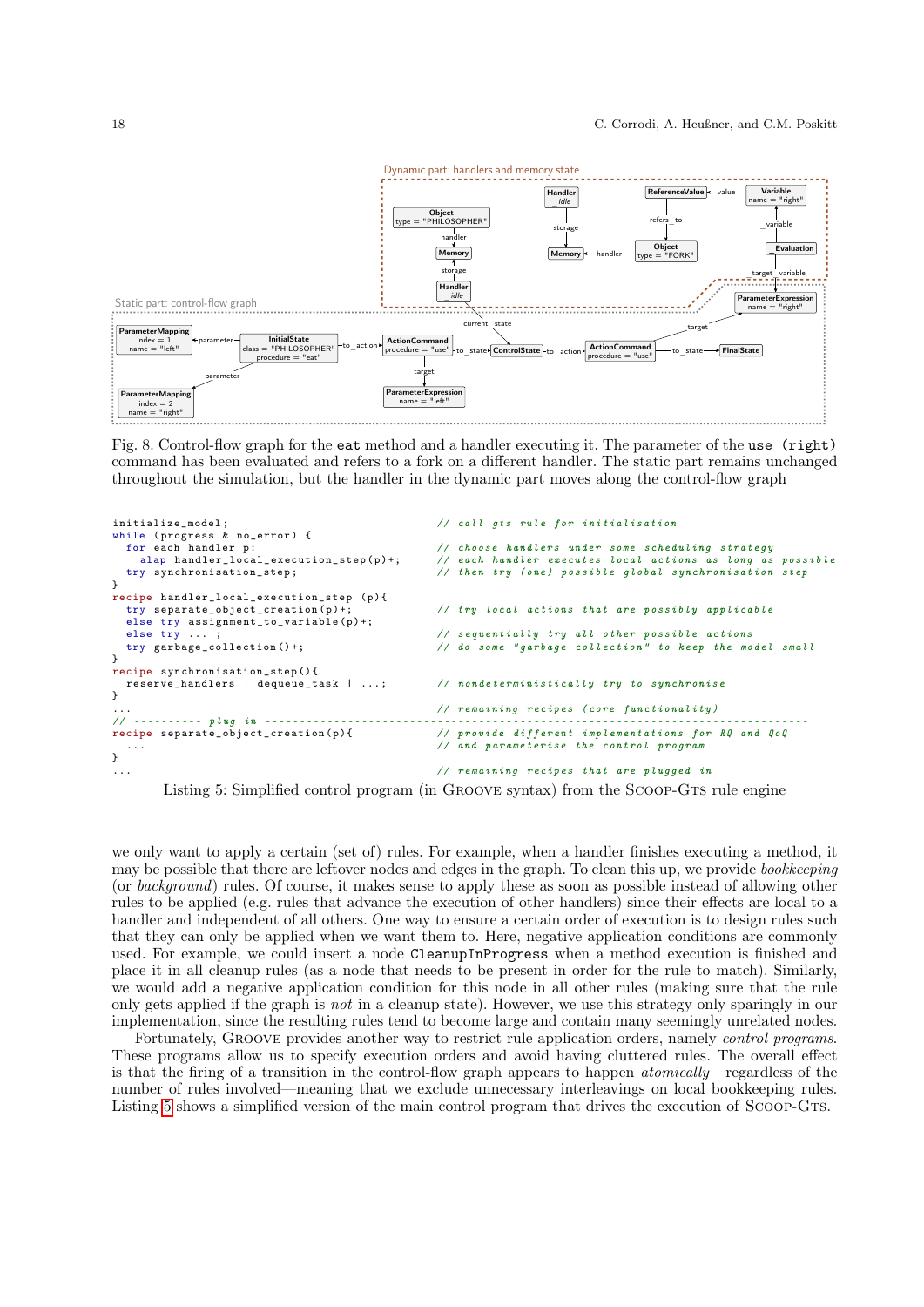Using these control programs furthermore allows us to perform optimisations, and force particular rule applications when exploring other execution paths would not reveal any additional behaviours. One example occurs when multiple handlers execute local computations (i.e. computations that do not involve separate or remote objects). While all interleavings are possible in the actual runtimes, we do not need the overhead of simulating all of them, since local computations do not involve any interactions between handlers. In SCOOP-GTS, we therefore mark one handler as *active* and advance it as long as possible, until it terminates or a statement involving separate objects is reached. Then, we activate the next handler (in an ordered list of all handlers) and do the same until no handlers are able to execute local computations anymore. At this point, handlers are either idle (i.e. they have finished their execution), or they are at a synchronisation point where other handlers are involved in the next operation. Here, rules involving separate entities are applied in a nondeterministic manner. This way, we ensure that all interleavings that are of interest to us (i.e. interleavings that result in different orders and configurations of the queues) are explored. Thanks to these optimisations, we made it feasible to perform full state-space exploration for small programs like the running example and the ones discussed in Section [6.](#page-22-0)

Transformation Rules. One advantage of a graph representation of is that the graphs can be easier to read (for smaller instances, at least). This is in particularly true for the transformation rules in our system, since they are usually small and perform a simple task. In an earlier prototype without control programs, the rules often contained helper nodes and negative application conditions to make sure a rule is only applied when appropriate. However, in our current implementation we can avoid most of these helper elements and end up with clean, more direct rules. Furthermore, transformation rules are expressive and atomic, with GROOVE able to support the matching of arbitrary-length paths and quantify over substructures.

Figure [9](#page-19-0) shows the rule that, when applied, enqueues a request (the green RemoteCall node) into a target's request queue—a similar task to that from our introduction to GTs in Section [3](#page-8-0) (but without the anchor node at the tail of the queue). In essence, this rule updates a handler's current\_state by moving it across an ActionCommand node, which represents either executing a command directly (if the target is handled by the same handler) or issuing an asynchronous request on the target handler. The rule is for the latter case: it matches a different handler (indicated by the != edge) when looking up the target, which is found by following the target edge from ActionCommand up to the evaluated value and its handler. Since the target is handled by a different handler, the request queue (WorkQueue) of the target's handler is matched and a new RemoteCall node is appended to the queue. In the lower part of the rule, parameters are passed by matching all indexed parameters corresponding to the method call and adding parameter nodes to a remote call. These parameter nodes then point directly to the evaluated values. Finally, the \_Evaluation nodes are removed, as they are no longer needed once the handler has passed the action node in the control graph and the request has been issued.

A second example, shown in Figure [10,](#page-19-1) shows one of the few additional rules required for implementing D-Scoop on top of the QoQ semantics. Once all prelocks have been obtained and lock requests sent (indicated by the \_Lock node and its edges), this rule performs the acknowledgement of the requests on all target handlers by setting the flag \_locked. Note that the main handler is connected to an initial state via a \_current\_state\_before\_lock edge. Since this edge label is only used in D-Scoop related rules, this means that the normal QoQ rules cannot fire and simulate past the initial state. Instead, D-Scoop rules will match and the whole locking process is simulated. Once this is done (i.e. all locks are obtained and the handler is at a state where no more D-Scoop related operations need to be performed), the last D-Scoop rule replaces the \_current\_state\_before\_lock edge with a "normal" current\_state edge (as used in QoQ). From this point on, the method execution will be simulated just like a QoQ program.

Modularity of SCOOP-GTS. An important part of our formalisation is modularity. In the case of SCOOP, we have three different execution models that share certain properties. For example, local computations, in which no synchronisation is involved, do not behave differently. Instead, we can use the same rules for all semantics. We can achieve this using the previously discussed control programs. We split the programs into a generic root program that covers rules that are used in all runtimes. From these, however, several so-called recipes (intuitively: functions over rules) are referenced that differ from runtime to runtime (most notably synchronisation\_step(), which nondeterministically performs one of the next possible asynchronous tasks, and garbage\_collection(), which cleans up the graph). Consequently, we have three additional files, each one covering a specific runtime and implementing the same recipes, but using different rules. This way, we can switch runtimes simply by stating which control programs are enabled. Note that it is not necessary to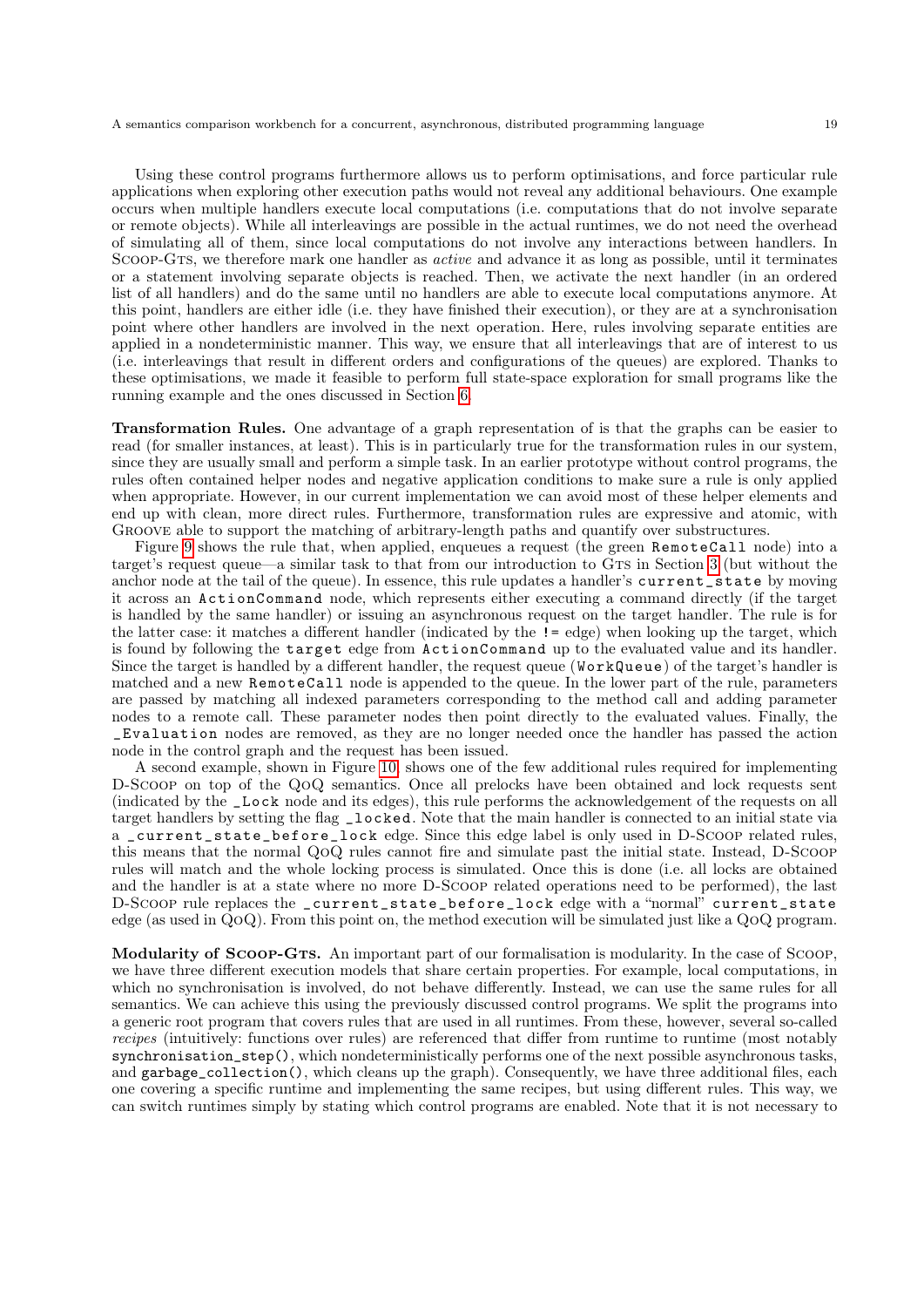

<span id="page-19-0"></span>Fig. 9. Full, unmodified rule for enqueueing a new remote call in the RQ semantics. The Handler node is advanced from one ControlState to another. The new remote call is appended to the WorkQueue of the target handler. The tail is matched using a next \* edge from the work queue to the black RemoteCall. We ensure that the tail node is matched using a negative application condition. Finally, the green RemoteCall is inserted at the end. Note that in the lower part, we attach the evaluated parameters to the remote call



<span id="page-19-1"></span>Fig. 10. Simplified D-Scoop rule that is applied when (i) all target handlers (left side) are prelocked by the executing handler (lower right), and (ii) the executing handler has sent lock requests to all of them. The \_Lock nodes get removed upon application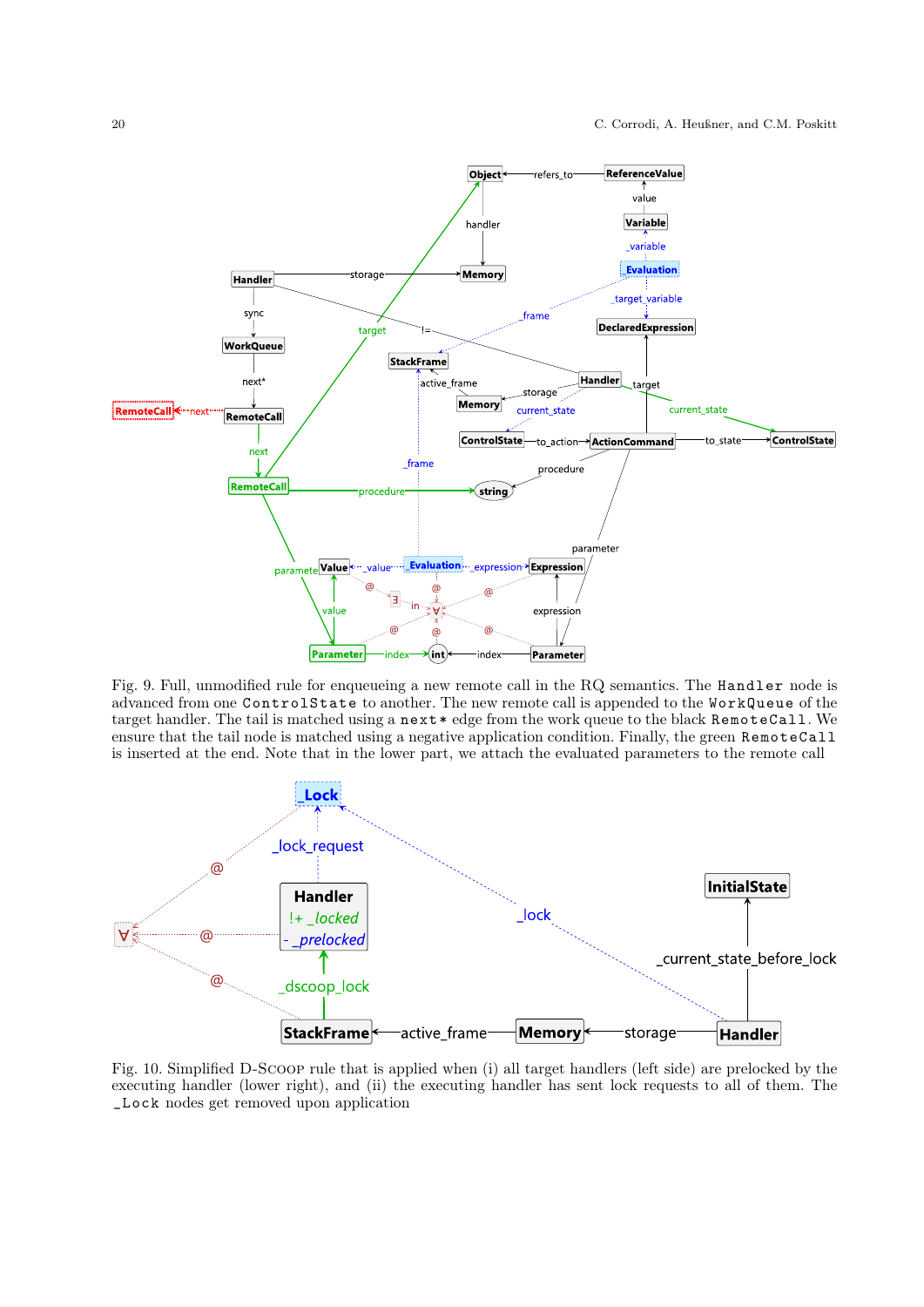

<span id="page-20-0"></span>Fig. 11. Reachable deadlock under RQ for the lazy philosophers program (bad\_eat), simplified from the Groove output, with additional highlighting and information in colour. Both philosophers are waiting to acquire the lock on the (queue of the) fork held by the other

state which rules are enabled at different points, since only those referenced in an active control program are applied.

Similar to control programs, type graphs are also split into several files. By doing this, we can enable only the relevant type graphs when working on a specific runtime. As a result, we do not end up with malformed, hard to debug state graphs, that, for example, mix RQ and QoQ semantics.

To illustrate how close two of the semantics are, we compare the implementations of QoQ and D-Scoop. With D-SCOOP being an extension on top of QOQ, we were able to start by reusing the QOQ implementation. Implementing the basic prelock/lock mechanism took no more than 4 rules (prelock request, prelock acknowledgement, lock request, and lock acknowledgement). We then use some additional rules that handle method calls (in particular, entering methods needs to toggle the new protocol before executing the standard QoQ operations) and method returns (here, we handle releasing the locks and cleaning up the graph). Finally, we reference these additional rules in a control program. This program contains only the parts that differ from QoQ by re-defining recipes that use the new rules. The vast majority of both control programs and rules, however, stay the same between the two runtimes, making our approach practical for extending and modifying existing implementations.

Errors and Consistency of Semantics. With the workbench, we can now check programs and runtimes for errors and inconsistencies. One application is to verify certain properties of a given Scoop program across different execution models. For example, one might be curious whether the dining philosophers program can deadlock. To do this, we simply use the standalone tool and perform a full state-space exploration. The tool reports the final states of the GTs, i.e. the states where no more rules can be applied. In the GTs, undesired behaviour is specified with *error rules*, which capture certain properties of a runtime program. These rules are checked between synchronisation points, i.e. whenever the program branches due to multiple possible interleavings of the execution. In case an error rule matches, it is applied and a node of (sub)type Error is created. As a result, the control program immediately stops further execution, resulting in a final state representing the exact point at which the error occurred. This way, we can see whether any errors occurred during exploration by simply iterating over all final states and checking whether an error node is present in any of them.

An example of two handlers (philosophers) in a deadlock is shown in Figure [11.](#page-20-0) Each philosopher is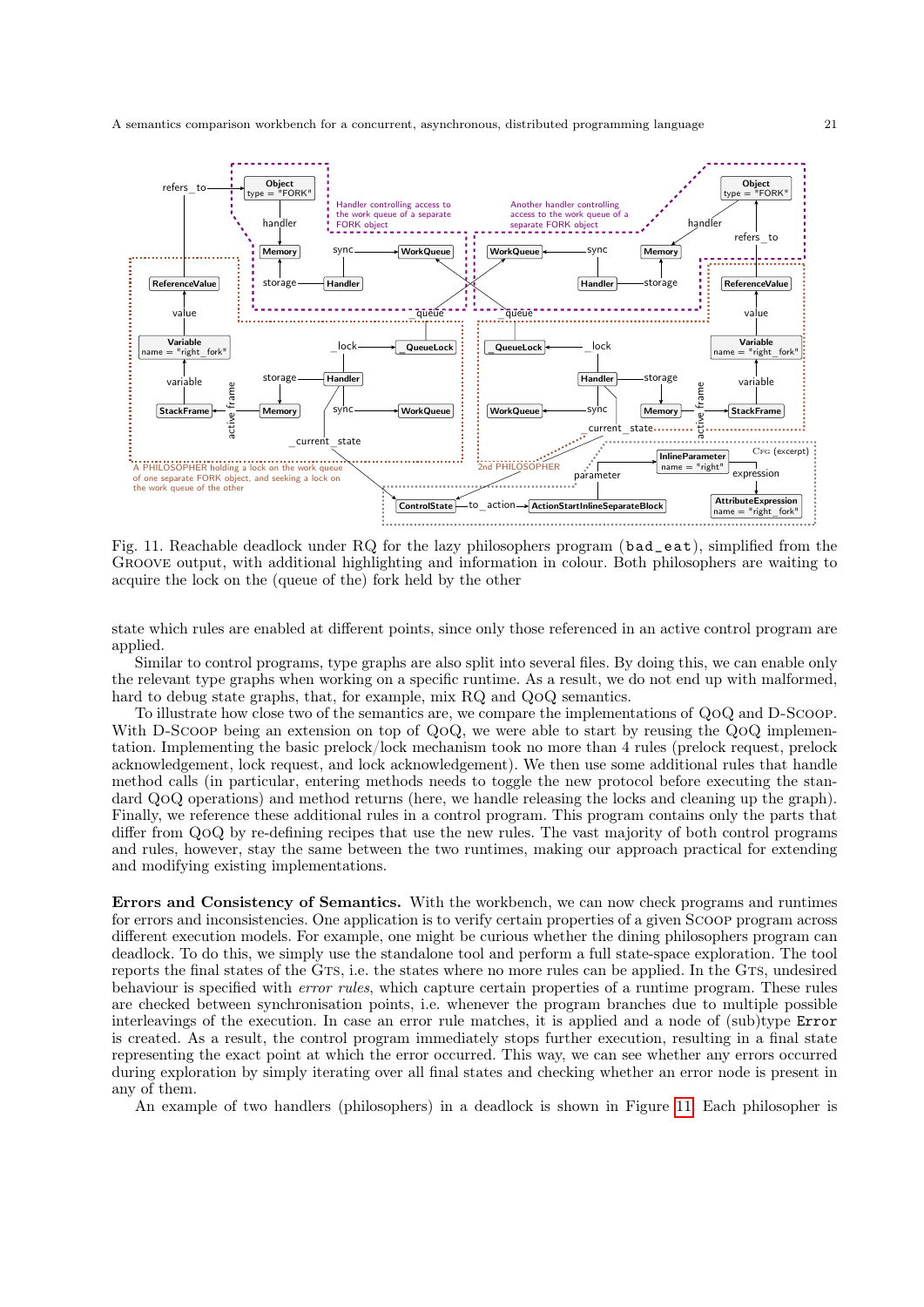trying to obtain a lock on the handler of its right fork, but of course, that one is already locked. Since no philosopher gives up a lock, the program cannot proceed. An error rule for deadlock matches the pattern involving the cycle between the control state, handlers executing the method, queue locks (on the handlers of the forks), and variable targets (referencing the already locked fork).

While errors related to the execution model are usually universal (e.g. deadlocks can be expressed in similar ways in all runtimes and are independent of the simulated program), it is also possible that certain programs have further properties that we want to check. For example, in the dining philosophers program with commands (eat), none of the execution models produce a deadlock error. However, when executed under QoQ, the program is not a valid implementation of the dining philosophers (since philosophers sharing a fork can enqueue commands to their private subqueues in the fork's handler at the same time). By creating a custom error rule for this program that matches whenever two handlers are executing the eat method (or one of its variants), we can show that this condition arises with the QoQ runtime, but not with the RQ runtime.

Soundness/Faithfulness of SCOOP-GTs. Due to the varying levels of detail in the previous formalisations of the execution models (and complete lack of formalisations of their corresponding implementations/runtimes), there is no universal way to formally prove SCOOP-GTS's faithfulness to them. In the following, we describe the techniques we applied to establish confidence in its soundness despite this challenge. We remark that Scoop-Gts currently does not support some advanced programming mechanisms of the Eiffel language (e.g. exceptions, agents), but could straightforwardly be extended to cover them.

We were able to conduct expert interviews with the researchers proposing the execution models and the programmers implementing the Scoop compiler and runtimes (i.e. as part of EiffelStudio), which helped to improve our confidence that SCOOP-GTS faithfully covers their behaviour. Here, SCOOP-GTS's advantage of being a visually accessible notation was extremely beneficial, as we were able to directly use simulations in Groove during the interviews, which were understood and accepted by the interviewees. Before the interviews, we would prepare configurations (graphs) representing interesting scenarios, and would click through rule applications in Groove together with the experts. In a sense, our formal model partially mapped to how they would informally sketch the execution models for us on a whiteboard.

In addition, we compared Groove simulations of the executions of Scoop programs (those based on the benchmarks of Section [6\)](#page-22-0) against their actual execution behaviour in the official Scoop IDE and compiler (both the current release that implements QoQ, and an older one that implemented RQ; for D-Scoop there is no official release of a compiler/runtime yet as it currently exists only as a research prototype). Again, this augmented our confidence.

Furthermore, we were able to compare the QoQ execution model with the structural operational semantics for QoQ provided in [\[WNM15\]](#page-29-0). Unfortunately, the provided semantic rules focus only on a much simplified core, preventing a rigorous bisimulation proof exploiting the algebraic characterisations of GTs. We can, however, straightforwardly implement and simulate them in our model.

Our D-Scoop model is based on the QoQ model, incorporating an abstraction of the underlying network topology and an implementation of the locking protocol in our model's scheduler. Again, we compared our model to the informal (but detailed) description in [\[SPM16\]](#page-29-2), e.g. by testing the simulation of the underlying message exchanges of the locking protocol in our model. Additionally, we interviewed the developer of D-Scoop based on simulation runs of our model in Groove. Regrettably, the only existing formal model of D-Scoop was not an operational one but rather a "context-sensitive grammar for a language composed of messages on a timeline" [\[Sch16\]](#page-29-7), thus precluding a direct formal semantic comparison.

GROOVE Wrapper and SCOOP-Graph Compiler. SCOOP-GTS is the main outcome of our work and can be used directly with the Groove binaries. However, it is tedious to do so, since it requires knowledge about the implementation of SCOOP-GTS. To mitigate this problem, we provide a simple wrapper utility around GROOVE that operates in the domain of SCOOP-GTS. The utility provides a command-line interface to configure and instantiate Scoop-Gts. It then uses Groove to run the state-space exploration. As opposed to Groove itself, which provides generic output, we can parse the final states and check for the existence of Error nodes and other properties of the graph. Finally, these findings are reported. In addition to this scenario, we also use the wrapper utility for testing purposes and for generating the benchmark results that are presented in this paper.

While not part of the current distribution, we also implemented a simple compiler that translates SCOOP programs into Scoop-Graphs. This helps make all aspects of the toolchain practical, since we do not have to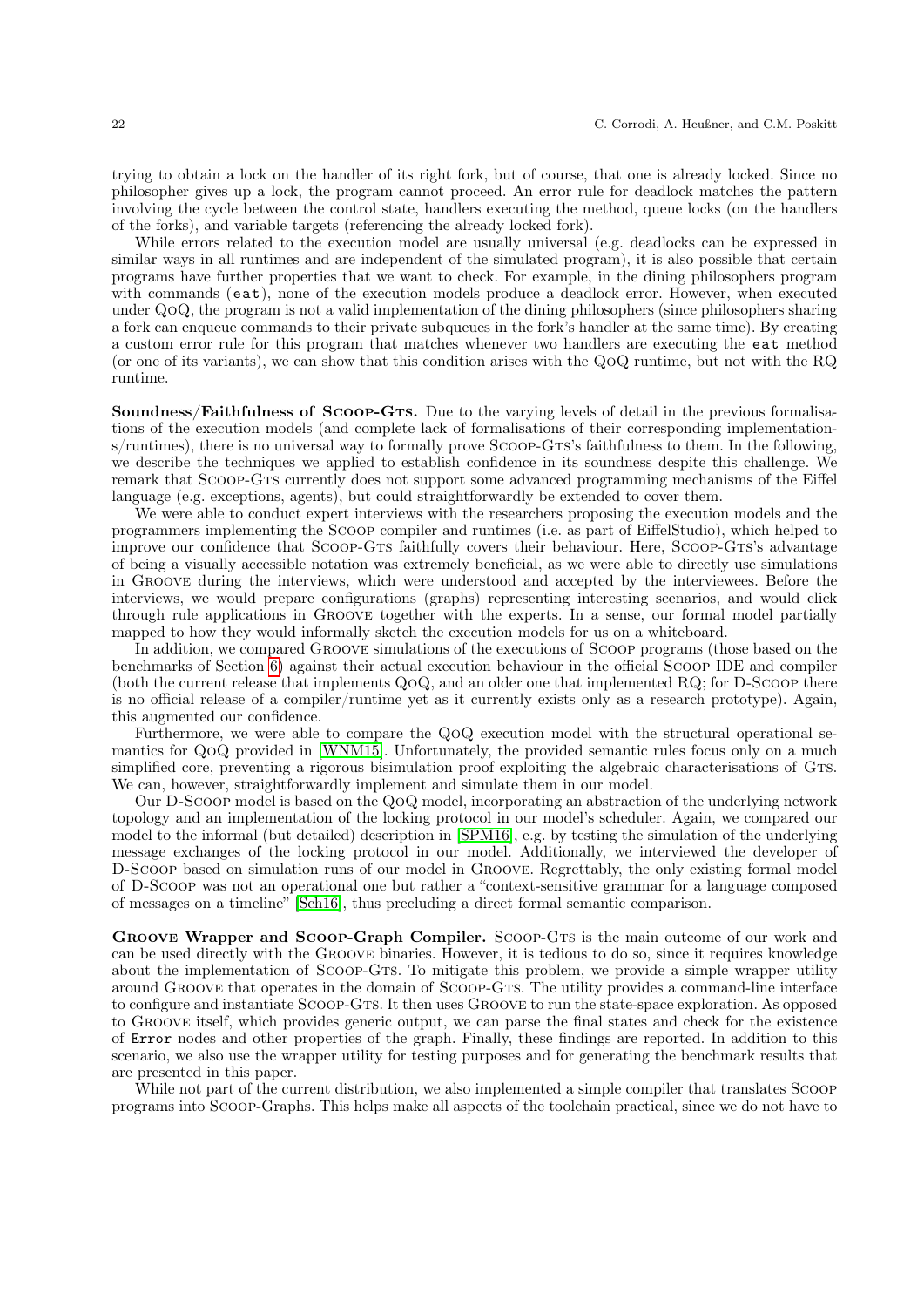specify initial graphs manually nor annotate the source code. Instead, we can use unmodified code to generate graphs and verify concurrency properties. The compiler is implemented in Eiffel on top of the EiffelStudio<sup>[5](#page-22-1)</sup> compiler, and is currently being integrated into a research branch of the IDE [\[TFNM11\]](#page-29-8). As the control flow information can be mapped directly back to the source code, we can provide feedback on the analyses to the programmer based on concrete lines of code.

## <span id="page-22-0"></span>6. Tool Case Studies and Evaluation

In this section, we present an evaluation of our toolchain. We apply it to a selection of Scoop benchmarks consisting of small, self-contained programs that represent idiomatic usages of the language's concurrency abstractions. By simulating these programs using Scoop-Gts and Groove, we show that it is feasible to explore the full state-spaces of such a benchmark set and check the consistency of properties across different execution models.

Benchmark Selection. Our aim was to devise a set of representative programs that cover typical usages of Scoop's concurrency mechanisms. In order to be able to explore the full state-spaces, these programs were selected with the capabilities of the workbench in mind: even though our GTS rules and control programs limit the amount of unnecessary interleaving, larger programs will still suffer from the state-space explosion problem. We therefore based our benchmark programs on the official, documented Scoop examples [\[Eif\]](#page-28-7) and some classical synchronisation problems. We implemented these programs in Scoop, and used our compiler to automatically generate the corresponding initial graphs, i.e. encoding the control-flow of the original programs. Everything necessary to reproduce the benchmarks in this section is available from our online repository [\[Rep\]](#page-29-6).

We selected the following programs: dining philosophers (as presented in Section [5\)](#page-13-0) with its two implementations for picking up forks that exploited the implicit locking of RQ (eagerly, by picking them atomically, or lazily, by picking them in sequence—eat and bad\_eat from Listing [4](#page-15-0) respectively); another two variants of the dining philosophers without any commands in the separate blocks; single-element producer consumer, which uses a mixture of commands, queries, and wait conditions; and finally, barbershop and dining savages (adapter from "The Little Book of Semaphores" [\[Dow\]](#page-28-15)), both of which use a similar mix of features. These programs cover different usages of Scoop's language mechanisms and are well-understood examples in concurrent programming. Note that while our compiler supports inheritance by flattening the used classes, these examples do not use inheritance; in particular, no methods from the implicitly inherited class ANY are used. By not translating these methods into the initial graphs, we obtain considerably smaller graphs (which impacts the exploration speed, but not the sizes of the generated transition systems).

Table [1](#page-24-0) summarises metrics for the mentioned programs, where the columns are reported as follows:

- Initial Graph. Name of the program that is executed. These initial graphs are direct outputs from the compiler without further modifications. Since the initial graphs consist only of the control-flow graphs (i.e. the static part of a Scoop-Graph), there are no differences between the individual runtimes: all of them start with the same initial graph, but once we select the control programs and transformation rules, the evolution of the graph reflects the selected runtime's behaviour.
- Runtime. Parameterised Scoop semantics: RQ, QoQ, or D-Scoop. Each semantics has its own control programs and transformation rules (with shared elements). The wrapper utility allows us to select the execution model that should be used via a simple command-line switch.
- Configurations. The number of proper configurations in the exploration. Note that in this context, a state is counted whenever a full local execution step or synchronisation step (cf. Listing [5\)](#page-17-1) is applied. Intermediate states obtained by individual rule applications are not counted. However, they can still be reported using the wrapper. As a result of counting only high level steps, this number indicates the amount of concurrency that takes place, since the difference in branching comes at synchronisation points only.
- Transitions. The raw number of applications of individual rules. This includes rule applications that set the graph in a temporary state (i.e. a state that requires additional rule applications before it becomes a configuration as described above).

<span id="page-22-1"></span><sup>5</sup> <https://www.eiffel.com/eiffelstudio/>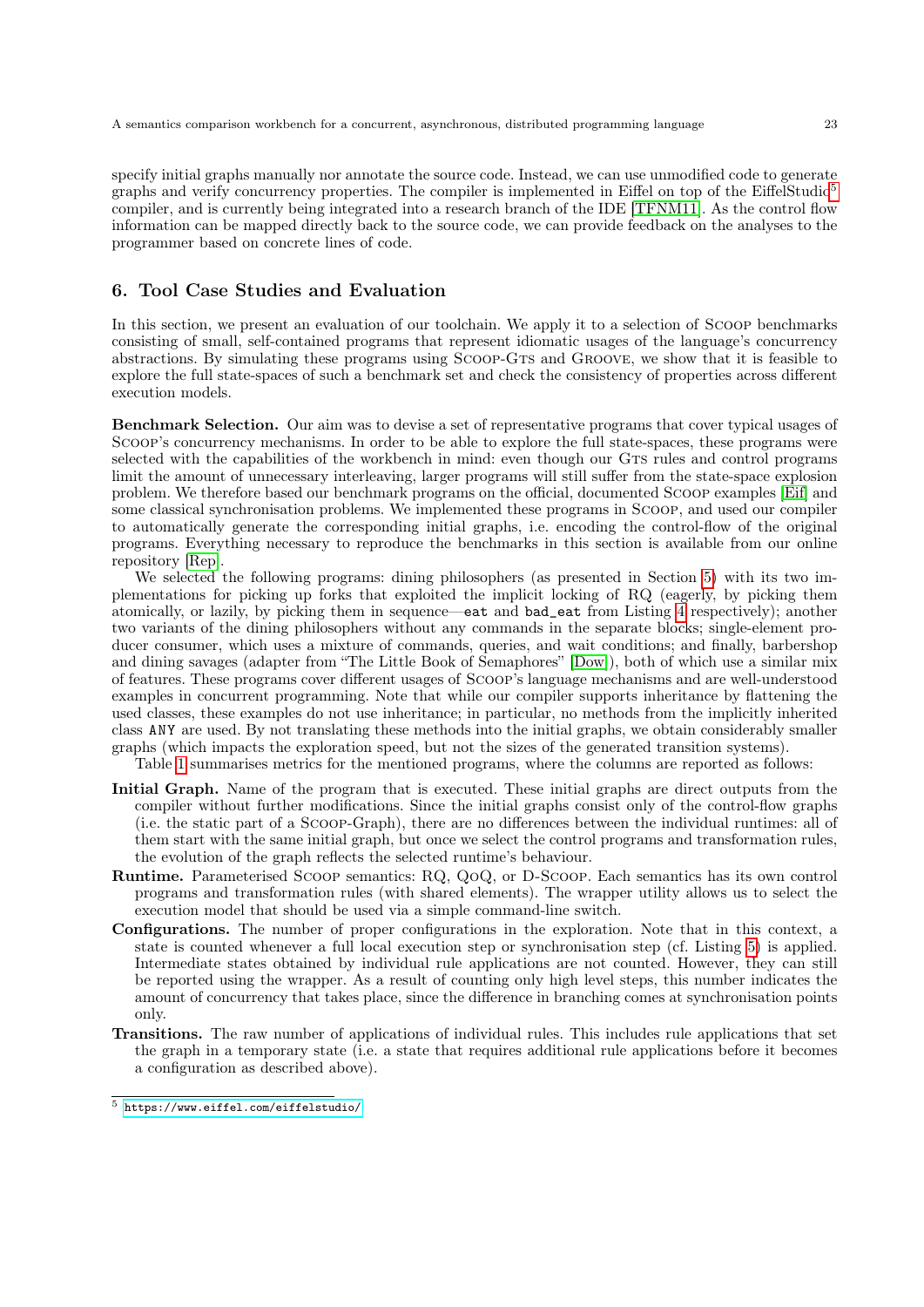Initial Graph Size and Final Graph Size. The sizes in terms of nodes and edges for each program. Since the translated programs do not depend on the Scoop semantics that is later applied, the initial graph sizes are the same across each semantics for a given program.

Time. Wall clock time and standard deviation.

Memory. Memory usage and standard deviation. Here, we report the peak amount of memory used by the Java VM executing the exploration process.

To obtain the results, we used the most recent version of our compiler and wrapper [\[Rep\]](#page-29-6) at the time of writing. Furthermore, we used Groove 5.5.6, also the most recent version available. The time and memory values are the means of five runs. All experiments were carried out on a notebook with an Intel Core i7- 4810MQ CPU and 16 GB of main memory. We used the OpenJDK 1.8 Java VM with the -Xmx 14g option.

Benchmark Results. The results of the evaluation are reported in Table [1.](#page-24-0) We performed full state-space exploration for all combinations of the programs and execution models.

Since initial graphs are completely independent of the chosen semantics, the initial graph sizes within each program are the same. The initial graph sizes increase linearly with the size of the translated input program. The final sizes of the graphs are, however, larger, since the graphs now contain the dynamic part of the state, and its related components such as handlers, objects, and queues. The final states of a given program also differ across the semantics due to the different topologies and representations of queues, for example. In order to keep the graph sizes down, we use "garbage collection" rules, which remove edges and nodes that are no longer needed during execution (i.e. the results of intermediate computations). However, note that we do not perform real garbage collection. For example, unreachable objects are not removed, and the graph size increases linearly with the number of created objects.

The number of configurations gives us an insight into how the different semantics behave, since this column only counts proper steps in the exploration. Differences between these numbers arise from different branching at synchronisation points, thus the number of configurations is an indicator as to how much concurrency the semantics allows. However, it is important to note that it is not a simple matter of "higher is better". When comparing RQ and QoQ, we observe that QoQ produces more configurations, agreeing with our intuition that QoQ allows more concurrency (or, in the context of SCOOP-GTs, more branching at synchronisation points). However, we can also see that using D-Scoop results in more configurations. In this case, this is due to the fact that D-Scoop is more complex due to the additional (pre)locking protocol on top of QoQ.

The time and memory columns show the raw power requirements of our toolchain. The number of configurations is, unsurprisingly, particularly sensitive to programs with many handlers and only asynchronous commands (e.g. dining philosophers). Programs that also use synchronous queries (e.g. producer-consumer) scale much better, since queries force synchronisation once they reach the front of the queue. We note again that our aim was to facilitate automatic analyses of representative Scoop programs that covered the different usages of the language mechanisms, rather than optimised verification techniques for production-level software. The results suggest that for this objective, on benchmarks of the size we considered, the toolchain scales well enough to be practical.

Error Rules / Discrepancies Detected. In our evaluation of the various dining philosophers implementations, we were able to detect that the lazy implementation (Listing [4\)](#page-15-0) can result in deadlock under the RQ model, but not under QoQ or D-Scoop. This was achieved by using error rules that match circular waiting dependencies (such as the one exemplified by Figure [11\)](#page-20-0). In case a deadlock occurs that is not matched by these rules, we can still detect that the execution is stuck and report a generic error, after which we manually inspect the resulting configuration. While such error rules are useful for analysing Scoop-Graphs in general, it is also useful to define rules that match when certain program-specific properties hold. For example, if we take a look at the eager implementation of the dining philosophers (Listing [4\)](#page-15-0) and its executions under RQ, QoQ, and D-Scoop, we find that the program cannot deadlock under any one of them. This does not prove, however, that the implementation actually solves the dining philosophers problem under all semantics. To check this, we defined an error rule that matches if and only if two adjacent philosophers are in their separate blocks at the same time, which is impossible if forks are treated as locks (as they implicitly are under RQ). This rule matches only under the QoQ and D-Scoop semantics, highlighting that under these semantics, the program is no longer a solution to the dining philosophers problem. (We remark that it can be "ported" to QoQ and D-Scoop by replacing the commands on forks with queries, which force the waiting.)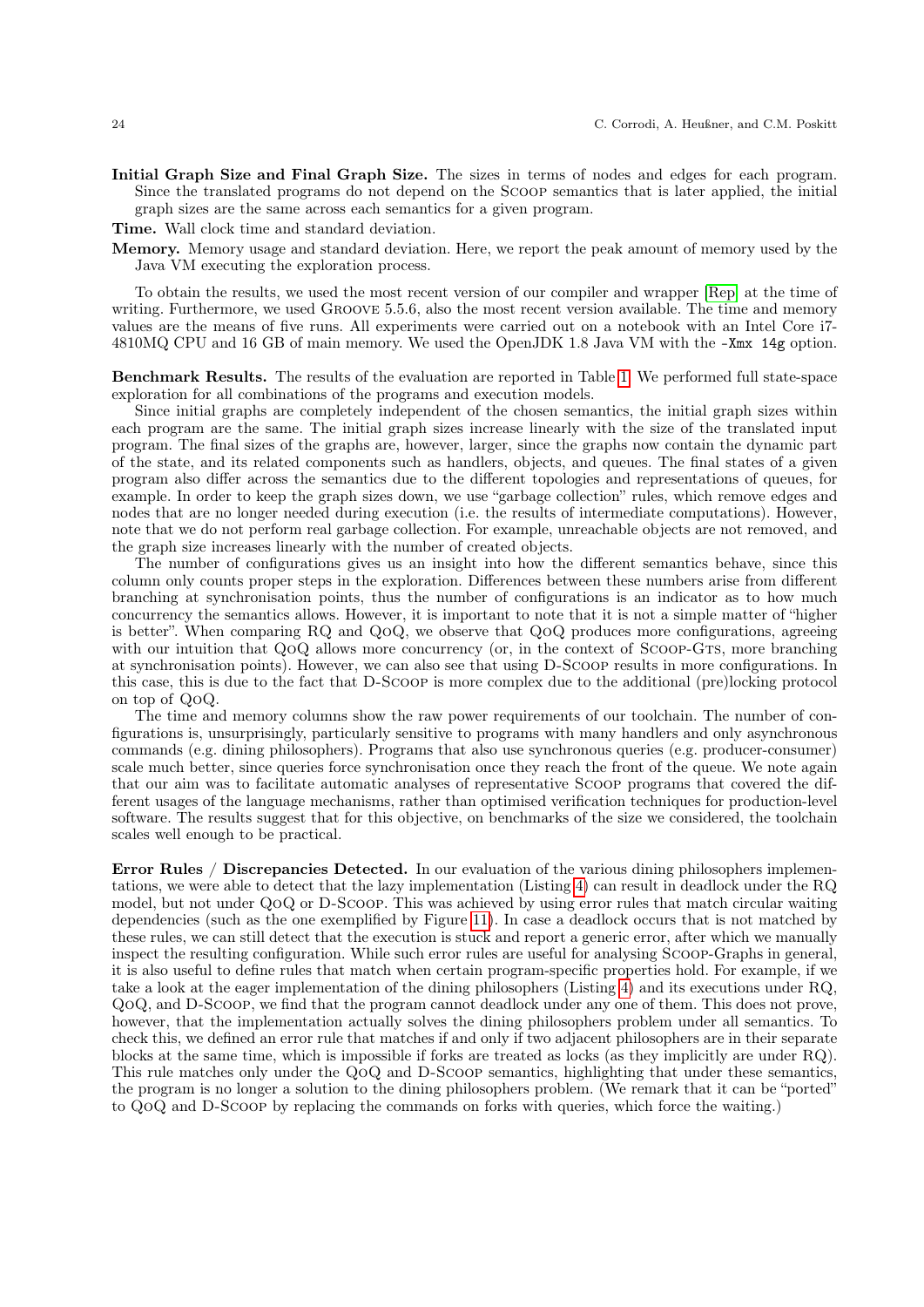| Initial Graph            | Runtime       | Configurations | Transitions | Graph Size | Final Size | Time [std]                       | Memory [std]    |
|--------------------------|---------------|----------------|-------------|------------|------------|----------------------------------|-----------------|
| DP 2 eager (no commands) | QoQ           | 443            | 6135        | 254 / 395  | 300 / 473  | 5.380 [0.199]                    | $0.582$ [0.000] |
|                          | RQ            | 442            | 6010        | 254 / 395  | 300 / 473  | 5.409 [0.082]                    | $0.580$ [0.000] |
|                          | <b>DSCOOP</b> | 1247           | 16313       | 254 / 395  | 304 / 477  | 12.968 [0.581]                   | 0.684 [0.020]   |
| DP 2 eager               | QoQ           | 5863           | 75818       | 226 / 343  | 282 / 456  | 25.579 [0.862]                   | 1.744 [0.019]   |
|                          | <b>RQ</b>     | 4219           | 54441       | 226 / 343  | 261 / 396  | 18.270 [0.657]                   | 1.677 [0.092]   |
|                          | <b>DSCOOP</b> | 13046          | 166399      | 226 / 343  | 265 / 400  | 52.979 [0.566]                   | 2.647 [0.163]   |
| DP 2 lazy (no commands)  | QoQ           | 919            | 11935       | 250 / 387  | 296 / 465  | 9.664 [0.447]                    | $0.644$ [0.015] |
|                          | RQ            | 868            | 11211       | 250 / 387  | 325 / 541  | 9.138 [0.624]                    | $0.641$ [0.012] |
|                          | <b>DSCOOP</b> | 2303           | 28676       | 250 / 387  | 331 / 560  | 21.411 [0.496]                   | 1.020 [0.011]   |
| DP 2 lazy                | QoQ           | 9609           | 123583      | 221 / 334  | 256 / 387  | 40.891 [0.776]                   | 2.447 [0.196]   |
|                          | <b>RQ</b>     | 5679           | 72692       | 221 / 334  | 288 / 470  | 23.548 [0.807]                   | 1.971 [0.131]   |
|                          | <b>DSCOOP</b> | 18874          | 237124      | 221 / 334  | 294 / 489  | 73.001 [0.890]                   | 3.388 [0.214]   |
| DP 3 eager (no commands) | QoQ           | 3286           | 45152       | 254 / 395  | 316 / 499  | 35.986 [1.055]                   | 1.529 [0.002]   |
|                          | RQ            | 3269           | 43967       | 254 / 395  | 316 / 499  | 35.124 [0.867]                   | 1.728 [0.032]   |
|                          | <b>DSCOOP</b> | 14867          | 192100      | 254 / 395  | 322 / 505  | 147.302 [6.960]                  | 3.933 [0.202]   |
| DP 3 eager               | QoQ           | 227797         | 2924382     | 226 / 343  | 302 / 492  | 1480.638 [40.989] 13.830 [0.241] |                 |
|                          | <b>RQ</b>     | 99198          | 1270216     | 226 / 343  | 277 / 422  | 436.354 [5.107] 11.491 [0.301]   |                 |
|                          | <b>DSCOOP</b> | 523513         | 6633232     | 226 / 343  | 283 / 428  | 2726.030 [40.534] 13.785 [0.168] |                 |
| DP 3 lazy (no commands)  | QoQ           | 11774          | 151526      | 250 / 387  | 312 / 491  | 115.693 [3.137]                  | 3.995 [0.032]   |
|                          | <b>RQ</b>     | 10877          | 139216      | 250 / 387  | 355 / 604  | 109.221 [2.352]                  | $3.549$ [0.088] |
|                          | <b>DSCOOP</b> | 47710          | 597564      | 250 / 387  | 364 / 632  | 474.863 [8.735]                  | 7.896 [0.272]   |
| DP 3 lazy                | QoQ           | 444689         | 5684103     | 221 / 334  | 272 / 413  | 2424.935 [92.014] 13.934 [0.067] |                 |
|                          | <b>RQ</b>     | 170249         | 2166740     | 221 / 334  | 319 / 536  | 1090.135 [29.512] 13.887 [0.125] |                 |
|                          | <b>DSCOOP</b> | 1288663        | 16176547    | 221 / 334  | 278 / 421  | 5999.547 [56.999] 13.963 [0.188] |                 |
| barbershop               | QoQ           | 54325          | 702611      | 302 / 466  | 346 / 538  | 488.813 [2.994]                  | $8.252$ [0.142] |
|                          | RQ            | 38509          | 494491      | 302 / 466  | 346 / 538  | 342.980 [3.825]                  | 7.096 [0.244]   |
|                          | <b>DSCOOP</b> | 179392         | 2270388     | 302 / 466  | 350 / 542  | 1954.988 [36.668] 13.772 [0.071] |                 |
| PC <sub>5</sub>          | QoQ           | 12366          | 156210      | 307 / 476  | 353 / 548  | 135.797 [4.408]                  | $3.417$ [0.110] |
|                          | RQ            | 4085           | 51283       | 307 / 476  | 353 / 548  | 45.107 [2.377]                   | 2.080 [0.137]   |
|                          | <b>DSCOOP</b> | 23174          | 286641      | 307 / 476  | 356 / 551  | 246.470 [3.795] 5.201 [0.168]    |                 |
| PC 20                    | QoQ           | 50286          | 632820      | 307 / 476  | 398 / 593  | 575.061 [30.652]                 | 7.719 [0.353]   |
|                          | <b>RQ</b>     | 12890          | 159958      | 307 / 476  | 398 / 593  | 141.640 [3.734]                  | 4.318 [0.098]   |
|                          | <b>DSCOOP</b> | 90434          | 1113531     | 307 / 476  | 401 / 596  | 997.760 [27.277] 10.961 [0.383]  |                 |
| dining savages           | QoQ           | 79398          | 1008596     | 410 / 631  | 459 / 716  | 1240.665 [36.165] 11.738 [0.397] |                 |
|                          | RQ            | 35361          | 448576      | 410 / 631  | 459 / 716  | 530.563 [24.885] 7.120 [0.081]   |                 |
|                          | <b>DSCOOP</b> | 303678         | 3789448     | 410 / 631  | 473 / 751  | 5094.824 [35.232] 13.925 [0.131] |                 |

<span id="page-24-0"></span>Table 1. Evaluation results (graph size and final graph size given as number of nodes/number of edges, time in seconds, memory in GB, and the latter two with standard deviation in seconds and GB respectively)

e.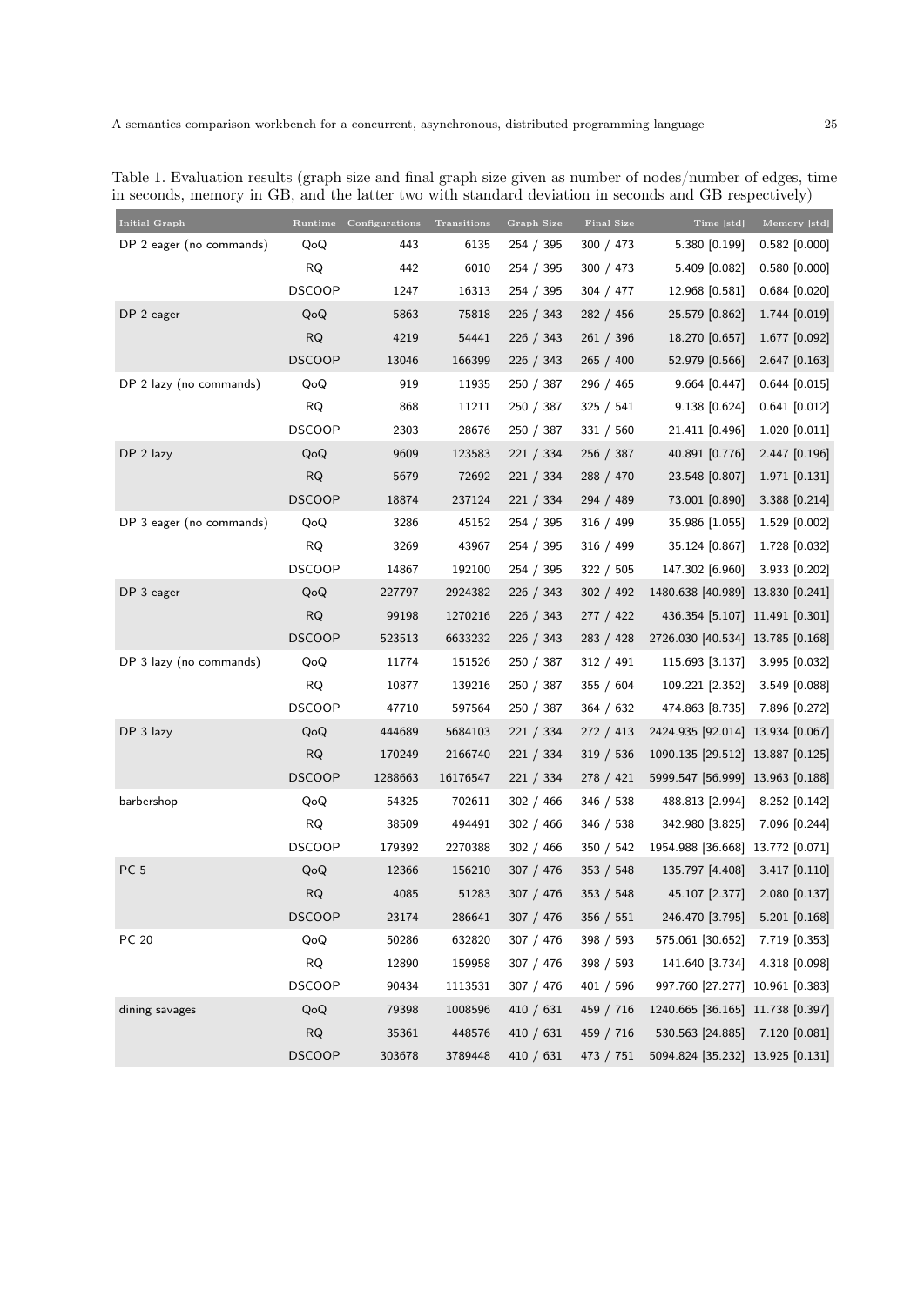To summarise, we can distinguish between two kinds of rules for detecting errors and discrepancies: (i) rules that match generic criteria, but depend on the details of the execution model (e.g. cyclic deadlock conditions with locked handlers in the RQ model); and (ii) program-specific rules that match conditions specific to the program that is simulated (e.g. match when two adjacent philosophers are eating at the same time). By systematically defining combinations of these kinds of rules for our benchmark programs and execution models, our workbench can provide a richer comparison.

### <span id="page-25-0"></span>7. Related Work

We briefly describe some related work closest to the overarching themes of our paper: frameworks for semantic analyses, Gts models for concurrent asynchronous programs, and verification techniques for Scoop.

Frameworks for Semantic Analysis. The closest approach in spirit to ours is the work on the K framework [\[LSR12,](#page-28-16) [RS10\]](#page-29-9). It consists of the K concurrent rewrite abstract machine and the K technique. One can think of K as domain specific language for implementing programming languages with a special focus on semantics. It was recently successfully applied to give comprehensive semantics to Java [\[BR15b\]](#page-27-5) and JavaScript [\[PcR15\]](#page-29-10). Both K and our workbench have the same user group (programming language designers and researchers) and focus on formalising semantics and analysing programs based on this definition. We both have "modularity" as a principal goal, but in a contrasting sense: our modularity is in the form of a semantic plug-in mechanism for parameterising different model components (e.g. storage, synchronisation, network topology), whereas K focuses on modularity with respect to language feature reuse. In contrast to our approach, K targets the whole language toolchain, including the possibility to define a language and automatically generate parsers and a runtime simulator for testing the formalisation. Based on the formal power of Maude's conditional rewriting logic, K also offers axiomatic models for formally reasoning about programs, and offers the possibility to define complex static semantic features, e.g. advanced typing and meta-programming.

Despite having similar underlying theoretical power (K's rewriting is similar to "jungle rewriting" graph grammars [\[SR12\]](#page-29-11)), Scoop-Gts models make the graph-like interdependencies between concurrently running handlers (or threads of execution) a first-class element of the model. This is an advantage for analyses of concurrent asynchronous programs, as many concurrency properties can straightforwardly be reduced to graph properties (e.g. deadlocks as wait-cycles). Our explicit GTs model also allows us to compare program executions under different semantics, which is not a targeted feature of K. We also conjecture that our diagrammatic notations are easier for software engineers to grasp than purely algebraic and axiomatic formalisations.

Semantic Analysis of Memory Models. Memory models are crucial for defining the correctness of concurrent shared memory platforms and programming languages. There is a large body of work targeting formalisations (e.g. axiomatic models as in [\[MHMS](#page-28-17)<sup>+</sup>12], operational models as in [\[NMS16\]](#page-28-18)) and reasoning about these memory models' power (e.g. [\[HKV97\]](#page-28-19)). A recent axis of work, e.g. in [\[WBSC17,](#page-29-12) [MAM10\]](#page-28-20), targets the generation of litmus tests that formalise the differences between memory models of the C language family (including GPU programming). In our formal setting of asynchronous distributed programs, e.g. Scoop, which is guaranteed to be data race free, memory models do not play as prominent a role for program analysis. However, providing a hands-on notion of semantic differences via a set of example programs (i.e. litmus tests) is close in spirit to our workbench's general goal of making semantics more accessible to the programmer.

GTS Models for Concurrent Asynchronous Programs. Formalising and analysing concurrent objectoriented programs with Gts-based models is an emerging trend in software specification and analysis, especially for approaches rooted in practice. See [\[Ren10\]](#page-29-13) for a good discussion—based on a lot of personal experience—on the general appropriateness of GTs for this task.

In recent decades, conditional rewriting logic has become a reference formalism for concurrency models; we refer to [\[Mes92\]](#page-28-21) and its recent update [\[Mes12\]](#page-28-22) for details. While having a comparable expressive power, our decision to use Gts and Groove as our state-space exploration tool led us to an easily accessible, generic, and parameterisable semantic model and toolchain that executes in acceptable time on our representative Scoop examples.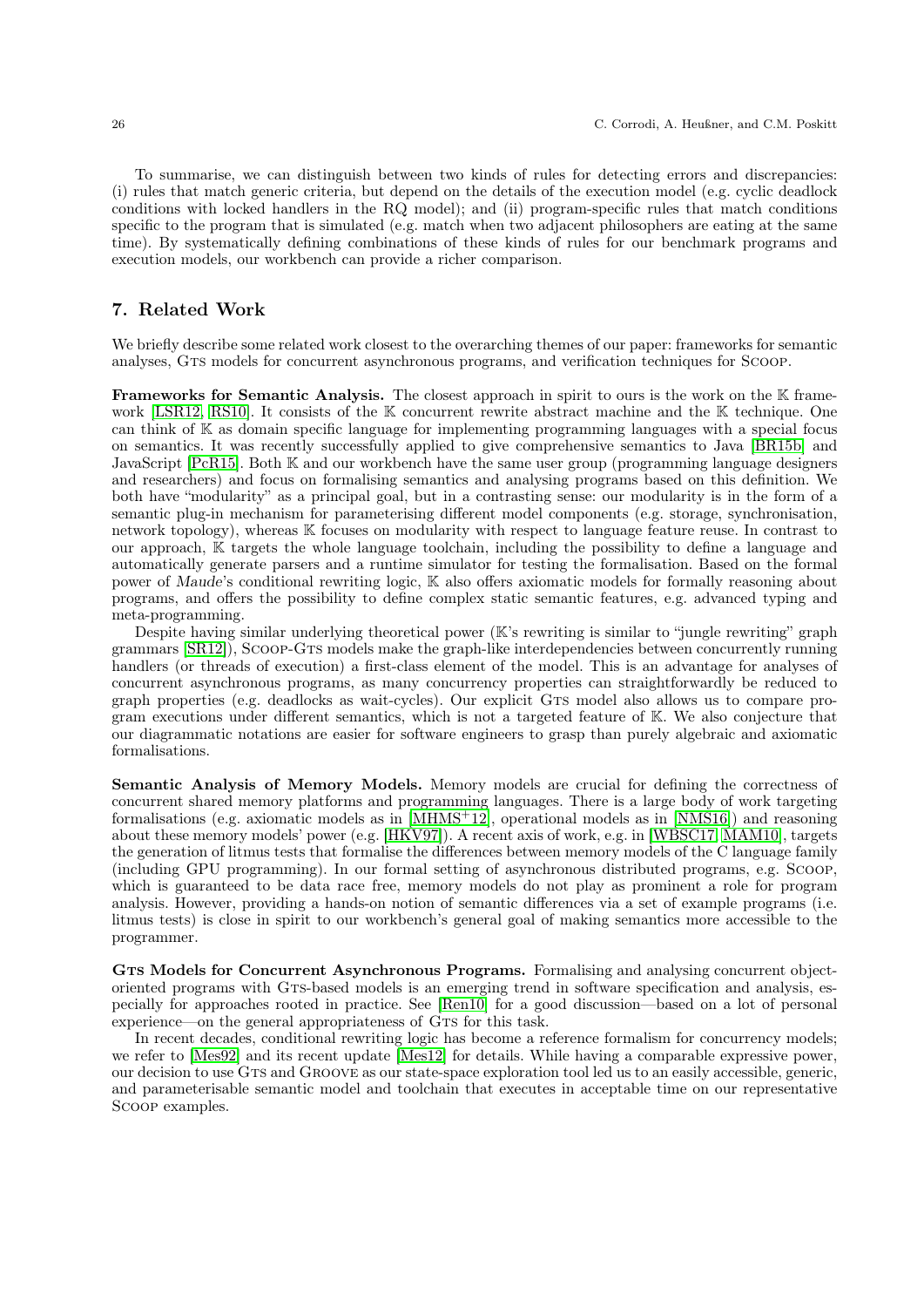A semantics comparison workbench for a concurrent, asynchronous, distributed programming language 27

Closest to our SCOOP-GTS model is the QDAS model presented in [\[GHR15\]](#page-28-23): an asynchronous, concurrent, waiting queue based GTS model with *global memory*, for verifying programs written in Grand Central Dispatch [\[GCD\]](#page-28-0). Despite the formal work, there is not yet a compiler for transforming Grand Central Dispatch programs into configurations for the GTs model. Furthermore, the model was not designed with modularity of semantic components in mind.

The Creol model of [\[JOY06\]](#page-28-2) focuses on asynchronous concurrent models but without more advanced remote calls via queues as needed for Scoop. Analysis of the model can be done via an implementation in Maude [\[JOA05\]](#page-28-24).

Several approaches exist for analysing programs based on the actor model [\[Agh86\]](#page-27-2), e.g. Erlang [\[AVW96\]](#page-27-3) (see also the discussion in Section [4\)](#page-9-0). Most approaches rely on reasoning about a program's correctness on an abstract level, e.g. as in [\[SM16\]](#page-29-14) or [\[DGM14\]](#page-28-25), and do not focus on comparing executions under different semantics.

There are a number of GTs-based models for Java, but they only translate the code to a typed graph sim-ilar to the control-flow subgraph of SCOOP-GTS [\[CDFR04,](#page-27-6) [RZ09\]](#page-29-15). A different approach is taken by [\[FFR07\]](#page-28-26), which abstracts a GTs-based model for concurrent object-oriented systems [\[FR05\]](#page-28-27) to a finite state model that can be verified using the SPIN model checker. However, despite the intention to build generic frameworks for the specification, analysis, and verification of object-oriented concurrent programs, e.g. in [\[DDF](#page-28-28)+05, [ZR11\]](#page-29-16), there are no publicly available tools implementing this long-term goal that are powerful enough for Scoop.

GROOVE itself was already used for verifying concurrent distributed algorithms on an abstract GTS level  $[GdMR+12]$  $[GdMR+12]$ , but not on an execution model level as in our approach. Similar in spirit are GTs based models for ad-hoc broadcasting networks, e.g. in [\[DSZ12\]](#page-28-29), which target complex dynamic topologies of the participating distributed processes but only provide high-level abstractions of the participating processes (e.g. by state machines). However, our approach's generic topology abstraction could easily combine these sophisticated, dynamic communication networks with powerful low-level semantic models of the participating processes to gain a better understanding of distributed systems from the bottom-up.

Scoop Analysis / Verification. Various analyses for Scoop programs have been proposed, including: using a Scoop virtual machine for checking temporal properties [\[OTHS09\]](#page-29-17); checking Coffman's deadlock conditions using an abstract semantics [\[CM17\]](#page-28-30); and statically checking code annotated with locking orders for the absence of deadlock [\[WNM10\]](#page-29-18). In contrast to our work, these approaches are tied to particular (and now obsolete) execution models, and do not operate on (unannotated) source code.

The complexity of other semantic models of Scoop led to scalability issues when attempting to leverage existing analysis and verification tools. In [\[BPJ07\]](#page-27-0), Scoop programs were hand-translated to models in the process algebra Csp to perform, for example, deadlock analysis; but the leading Csp tools at the time could not cope with these models and a new tool was purpose-built to analyse them (but is no longer available online). In a deadlock detection benchmark for the Maude formalisation of Scoop under RQ [\[MSNM13\]](#page-28-5), the tool was not able to give verification results in any reasonable time (i.e. less than one day) even for simple programs like dining philosophers<sup>[6](#page-26-1)</sup>; our benchmarks compare quite favourably to this. Note that since our work focuses more on semantic modelling and comparisons than it does on the underlying model checking algorithms, we did not yet evaluate Groove's generic bounded model checking algorithms for temporal logic properties on our Scoop-GTs models.

## <span id="page-26-0"></span>8. Conclusion

We proposed and constructed a semantics comparison workbench for SCOOP, a concurrent, asynchronous, and distributed programming language based on message-passing, and used it to compare behavioural and safety properties of programs under different execution models. We constructed the workbench by applying the following general steps: (i) derive a graph-based, compositional metamodel to which the family of execution models or semantics all conform; (ii) formalise the different semantics as GTs rules and control programs (strategies) in Groove, exploiting modularity and semantic parameterisation to obtain versatile and extensible models; (iii) test the formalisations by comparing simulations in Groove against the actual implementations; (iv) ensure soundness by evaluating the rules in expert interviews, and where possible,

<span id="page-26-1"></span> $6$  From personal communication with the researchers behind this benchmark.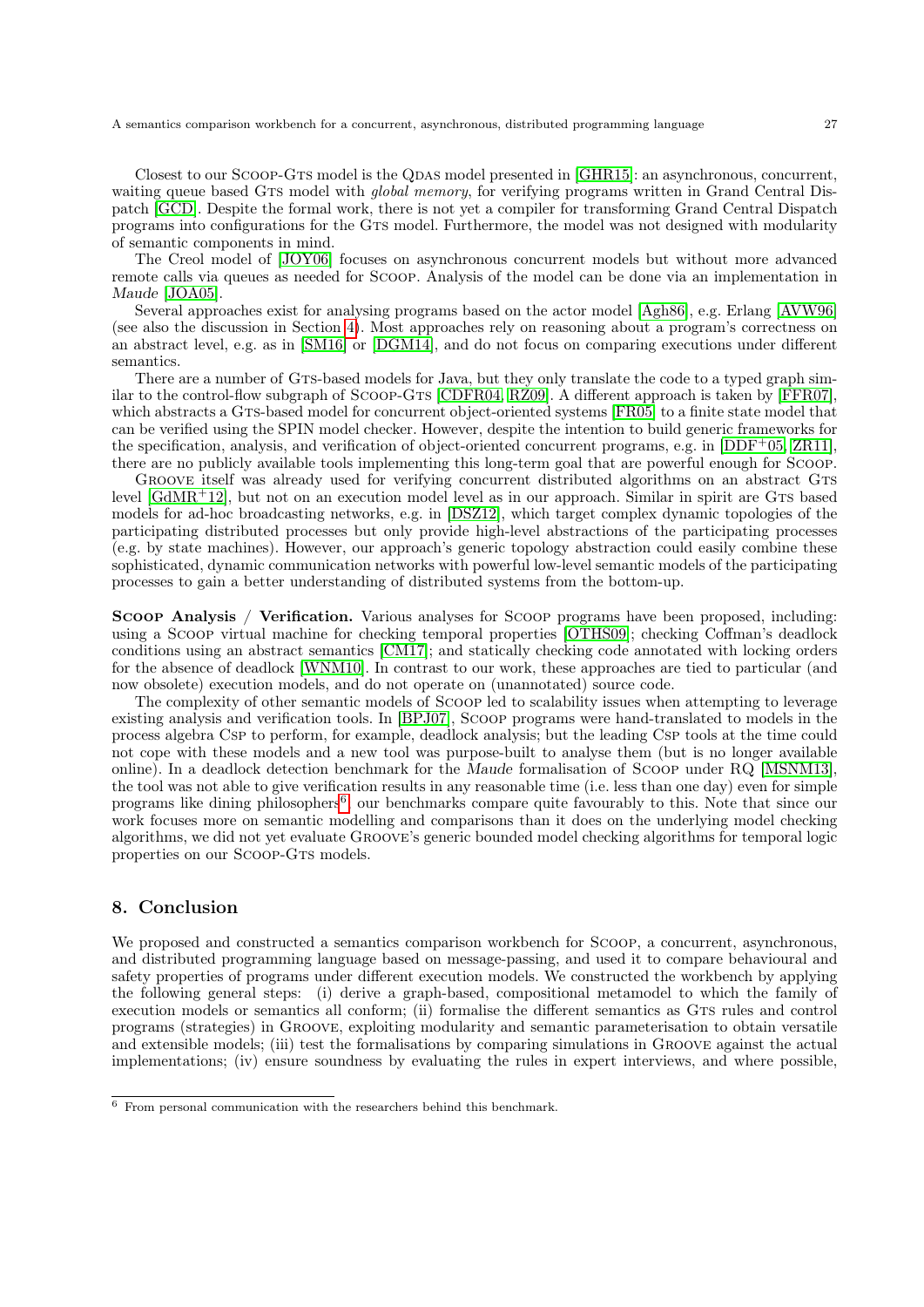formally relating any existing semantics to the GTS rules and strategies; (v) express generic safety properties (e.g. "this will not deadlock") and benchmark-specific properties (e.g. "adjacent philosophers will not eat at the same time") as special error rules, that match only when a state violates the property; (vi) apply the GTS model checking engine of GROOVE to check whether error rules are applied consistently (or not) for a program under different semantics.

We presented a compositional semantics metamodel for SCOOP, and used it to construct SCOOP-GTs, a formalisation in Groove that covered the principal execution models of the language and a recent extension for distributed programming. We highlighted how common components could be used modularly across semantics, and how the components that differed (e.g. request queues and synchronisation) could be "pluggedin" by exploiting the modelling power of GTs and control programs in GROOVE. We built a wrapper for GROOVE that automates the translation of SCOOP source code into an initial configuration (i.e. a graph), triggers its Gts state-space exploration algorithms, and reports to the user differences between the statespaces under different semantics (e.g. number of transitions, graph sizes) as well as any error rule applications detected. We applied the wrapper to a set of Scoop benchmark programs representing idiomatic usages of its abstractions, and detected a behavioural and deadlock-related discrepancy between the principal execution models, suggesting the usefulness of the workbench for comparing different semantics.

We are currently working on extending SCOOP-GTs to cover some more advanced and esoteric features of Scoop and D-Scoop (e.g. exception handling [\[MNM12\]](#page-28-31), compensation [\[SPM16\]](#page-29-2), passive handlers [\[MNM14\]](#page-28-8)), and plan to extend the benchmark set to produce a comprehensive conformance test suite for the SCOOP family of semantics. We are continuing to look for ways of refactoring SCOOP-GTs to improve performance and broaden the class of programs it can handle practically, noting the impact that the shapes of rules and control programs can have on Groove's running time [\[ZR14\]](#page-29-19). We also plan to explore the feasi-bility of applying formal GTS program logics (e.g. [\[HP09,](#page-28-32) [PP12\]](#page-29-20)) to our GROOVE models, in order to prove general properties of the execution models. Many properties of interest in SCOOP-GTS involve arbitrarily long paths and cycles (e.g. for defining general cyclic deadlocks), which require reasoning systems able to handle monadic second-order graph properties, e.g. [\[PP14\]](#page-29-21).

A more general line of future work would focus on the shape of Scoop-Graphs in the state spaces generated by Scoop-Gts. Insights here would help us to devise better abstraction techniques (along the lines of [\[BR15a\]](#page-27-7)), which we could use to implement more efficient verification algorithms, and which could help us to visualise the influence of different semantic components on Scoop-Graphs. Furthermore, we plan to build semantics comparison workbenches for other message-passing (or actor-like) concurrent and distributed programming languages in order to properly assess how effectively our approach generalises beyond Scoop. It would be particularly interesting if we could compare not only different execution models, but also different programming abstractions across multiple languages, all within one unified formalisation.

Acknowledgements. This work extends the research reported in our FASE 2016 paper [\[CHP16\]](#page-27-1), which was partially funded by ERC Grant CME #291389.

#### References

- <span id="page-27-2"></span>[Agh86] Gul Agha. ACTORS: A Model of Concurrent Computation in Distributed Systems. MIT Press, 1986.<br>[AVW96] Joe Armstrong, Robert Virding, and Mike Williams. Concurrent Programming in ERLANG. Prentic
- <span id="page-27-3"></span>Joe Armstrong, Robert Virding, and Mike Williams. Concurrent Programming in ERLANG. Prentice Hall, 2nd edition, 1996.
- <span id="page-27-4"></span>[BCC+05] Lilian Burdy, Yoonsik Cheon, David R. Cok, Michael D. Ernst, Joseph R. Kiniry, Gary T. Leavens, K. Rustan M. Leino, and Erik Poll. An overview of JML tools and applications. International Journal on Software Tools for Technology Transfer, 7(3):212–232, 2005.

<span id="page-27-0"></span>[BPJ07] Phillip J. Brooke, Richard F. Paige, and Jeremy L. Jacob. A CSP model of Eiffel's SCOOP. Formal Aspects of Computing, 19(4):487–512, 2007.

<span id="page-27-7"></span>[BR15a] Peter Backes and Jan Reineke. Analysis of infinite-state graph transformation systems by cluster abstraction. In Proc. VMCAI 2015, volume 8931 of LNCS, pages 135–152. Springer, 2015.

<span id="page-27-5"></span>[BR15b] Denis Bogdanas and Grigore Rosu. K-Java: A complete semantics of Java. In Proc. POPL 2015, pages 445–456. ACM, 2015.

<span id="page-27-6"></span>[CDFR04] Andrea Corradini, Fernando Luís Dotti, Luciana Foss, and Leila Ribeiro. Translating Java code to graph transformation systems. In Proc. ICGT 2004, volume 3256 of LNCS, pages 383–398. Springer, 2004.

<span id="page-27-1"></span>[CHP16] Claudio Corrodi, Alexander Heußner, and Christopher M. Poskitt. A graph-based semantics workbench for concurrent asynchronous programs. In Proc. FASE 2016, volume 9633 of LNCS, pages 31–48. Springer, 2016.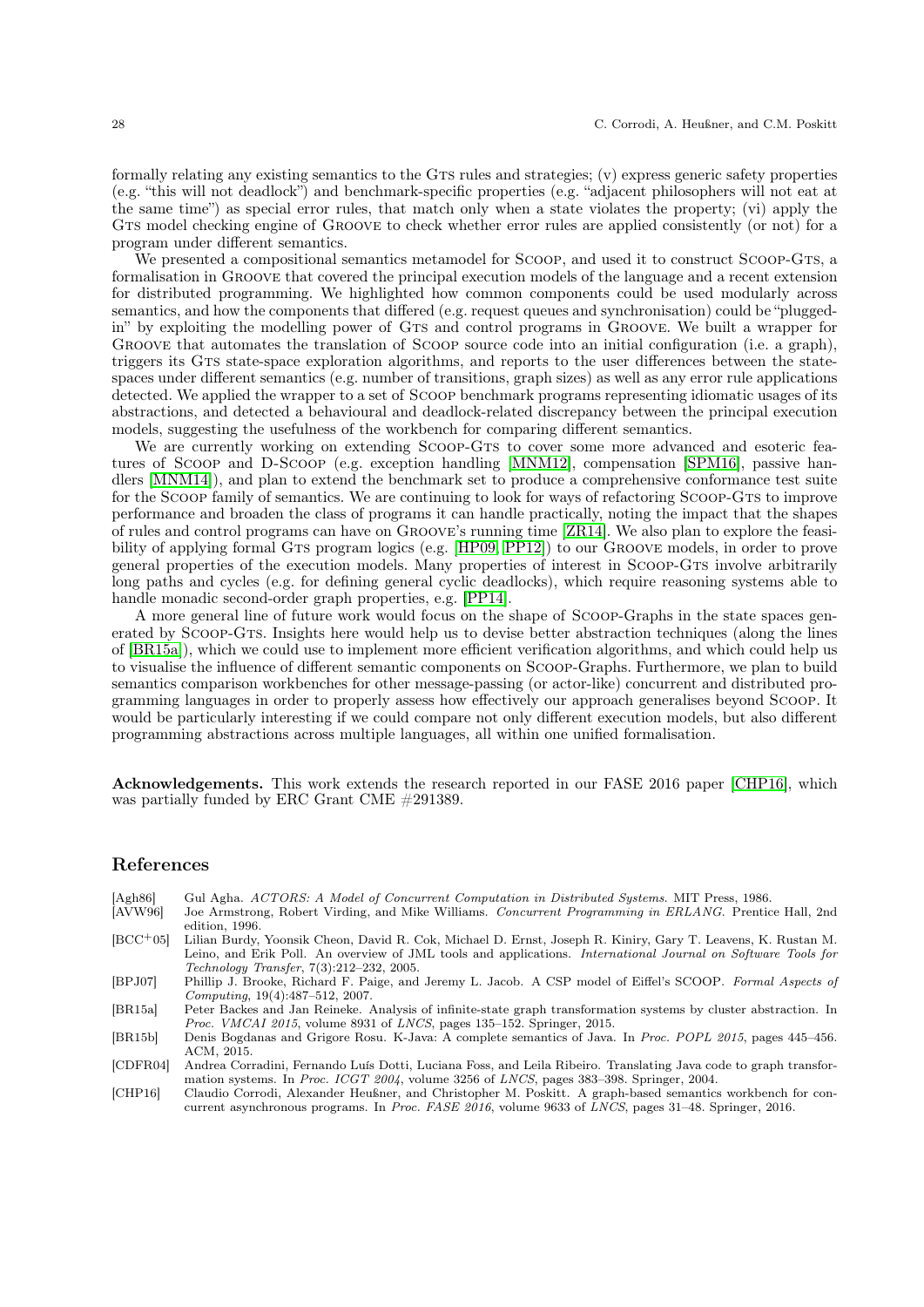- <span id="page-28-30"></span>[CM17] Georgiana Caltais and Bertrand Meyer. On the verification of SCOOP programs. Science of Computer Programming, 133:194–215, 2017.
- <span id="page-28-11"></span>[Cod17] Code Contracts. <https://www.microsoft.com/en-us/research/project/code-contracts/>, accessed: October 2017.
- <span id="page-28-13"></span>
- <span id="page-28-14"></span>[Com] Companion website. <https://ccorrodi.bitbucket.io/scoopgraphs/>.<br>[CS10] Maria Christakis and Konstantinos Sagonas. Static detection of race Maria Christakis and Konstantinos Sagonas. Static detection of race conditions in Erlang. In Proc. PADL 2010, pages 119–133. Springer, 2010.
- <span id="page-28-28"></span>[DDF+05] Fernando Luís Dotti, Lucio Mauro Duarte, Luciana Foss, Leila Ribeiro, Daniela Russi, and Osmar Marchi dos Santos. An environment for the development of concurrent object-based applications. In Proc. GraBaTs 2004, volume 127 of ENTCS, pages 3–13. Elsevier, 2005.
- <span id="page-28-25"></span>[DGM14] Ankush Desai, Pranav Garg, and P. Madhusudan. Natural proofs for asynchronous programs using almostsynchronous reductions. In Proc. OOPLA 2014, pages 709–725. ACM, 2014.
- <span id="page-28-15"></span>[Dow] Allen B. Downey. The Little Book of Semaphores. <http://greenteapress.com/semaphores/>. Accessed: October 2017.
- <span id="page-28-29"></span>[DSZ12] Giorgio Delzanno, Arnaud Sangnier, and Gianluigi Zavattaro. Verification of ad hoc networks with node and communication failures. In Proc. FMOODS/FORTE 2012, volume 7273 of LNCS, pages 235–250. Springer, 2012. [EEPT06] Hartmut Ehrig, Karsten Ehrig, Ulrike Prange, and Gabriele Taentzer. Fundamentals of Algebraic Graph Trans-
- <span id="page-28-12"></span><span id="page-28-7"></span>formation. Monographs in Theoretical Computer Science. An EATCS Series. Springer, 2006. [Eif] Eiffel Documentation: Concurrent Eiffel with SCOOP. [https://www.eiffel.org/doc/solutions/Concurrent%](https://www.eiffel.org/doc/solutions/Concurrent%20programming%20with%20SCOOP)
- <span id="page-28-26"></span>[20programming%20with%20SCOOP](https://www.eiffel.org/doc/solutions/Concurrent%20programming%20with%20SCOOP). Accessed.: October 2017. [FFR07] Ana Paula Lüdtke Ferreira, Luciana Foss, and Leila Ribeiro. Formal verification of object-oriented graph grammars specifications. In Proc. GT-VC 2006, volume 175 of ENTCS, pages 101-114. Elsevier, 2007.
- <span id="page-28-27"></span>[FR05] Ana Paula Lüdtke Ferreira and Leila Ribeiro. A graph-based semantics for object-oriented programming constructs. In Proc. CTCS 2004, volume 122 of ENTCS, pages 89–104. Elsevier, 2005.
- <span id="page-28-0"></span>[GCD] Grand Central Dispatch (GCD) Reference. <https://developer.apple.com/reference/dispatch>. Accessed: October 2017.
- <span id="page-28-23"></span><span id="page-28-9"></span>[GdMR+12] Amir Hossein Ghamarian, Maarten de Mol, Arend Rensink, Eduardo Zambon, and Maria Zimakova. Modelling and analysis using GROOVE. International Journal on Software Tools for Technology Transfer, 14(1):15–40, 2012. [GHR15] Gilles Geeraerts, Alexander Heußner, and Jean-François Raskin. On the verification of concurrent, asynchronous programs with waiting queues. ACM Transactions on Embedded Computing Systems, 14(3):58, 2015.
- <span id="page-28-19"></span>[HKV97] Lisa Higham, Jalal Kawash, and Nathaly Verwaal. Defining and comparing memory consistency models. In Proc. PDCS 1997, pages 349–356, 1997.
- <span id="page-28-32"></span>[HP09] Annegret Habel and Karl-Heinz Pennemann. Correctness of high-level transformation systems relative to nested conditions. Mathematical Structures in Computer Science, 19(2):245–296, 2009.
- <span id="page-28-10"></span>[HPCM15] Alexander Heußner, Christopher M. Poskitt, Claudio Corrodi, and Benjamin Morandi. Towards practical graphbased verification for an object-oriented concurrency model. In Proc. GaM 2015, volume 181 of EPTCS, pages 32–47, 2015.
- <span id="page-28-24"></span>[JOA05] Einar Broch Johnsen, Olaf Owe, and Eyvind W. Axelsen. A run-time environment for concurrent objects with asynchronous method calls. In Proc. WRLA 2004, volume 117 of ENTCS, pages 375–392. Elsevier, 2005.
- <span id="page-28-2"></span>[JOY06] Einar Broch Johnsen, Olaf Owe, and Ingrid Chieh Yu. Creol: A type-safe object-oriented model for distributed concurrent systems. Theoretical Computer Science, 365(1-2):23–66, 2006.
- <span id="page-28-1"></span>[KQCM09] David Kitchin, Adrian Quark, William R. Cook, and Jayadev Misra. The Orc programming language. In Proc. FMOODS/FORTE 2009, volume 5522 of LNCS, pages 1–25. Springer, 2009.
- <span id="page-28-16"></span>[LSR12] Dorel Lucanu, Traian-Florin Serbanuta, and Grigore Rosu. K framework distilled. In Proc. WRLA 2012, volume 7571 of LNCS, pages 31–53. Springer, 2012.
- <span id="page-28-20"></span>[MAM10] Sela Mador-Haim, Rajeev Alur, and Milo M. K. Martin. Generating litmus tests for contrasting memory consistency models. In Proc.  $CAV$  2010, volume 6174 of LNCS, pages 273-287. Springer, 2010.
- <span id="page-28-21"></span>[Mes92] José Meseguer. Conditioned rewriting logic as a united model of concurrency. Theoretical Computer Science, 96(1):73–155, 1992.
- <span id="page-28-22"></span>[Mes12] José Meseguer. Twenty years of rewriting logic. Journal of Logic and Algebraic Programming, 81(7-8):721–781, 2012.
- <span id="page-28-3"></span>[Mey93] Bertrand Meyer. Systematic concurrent object-oriented programming. Communications of the ACM (CACM), 36(9):56–80, 1993.
- <span id="page-28-4"></span>[Mey97] Bertrand Meyer. Object-Oriented Software Construction. Prentice Hall, 2nd edition, 1997.
- <span id="page-28-17"></span>[MHMS+12]Sela Mador-Haim, Luc Maranget, Susmit Sarkar, Kayvan Memarian, Jade Alglave, Scott Owens, Rajeev Alur, Milo M. K. Martin, Peter Sewell, and Derek Williams. An axiomatic memory model for power multiprocessors. In Proc. CAV 2012, volume 7385 of LNCS, pages 495–512. Springer, 2012.
- <span id="page-28-31"></span>[MNM12] Benjamin Morandi, Sebastian Nanz, and Bertrand Meyer. Who is accountable for asynchronous exceptions? In Proc. APSEC 2012, pages 462–471. IEEE, 2012.
- <span id="page-28-8"></span>[MNM14] Benjamin Morandi, Sebastian Nanz, and Bertrand Meyer. Safe and efficient data sharing for message-passing concurrency. In Proc. COORDINATION 2014, volume 8459 of LNCS, pages 99–114. Springer, 2014.
- <span id="page-28-5"></span>[MSNM13] Benjamin Morandi, Mischael Schill, Sebastian Nanz, and Bertrand Meyer. Prototyping a concurrency model. In Proc. ACSD 2013, pages 170–179. IEEE, 2013.
- <span id="page-28-6"></span>[Nie07] Piotr Nienaltowski. Practical framework for contract-based concurrent object-oriented programming. Doctoral dissertation, ETH Zürich, 2007.
- <span id="page-28-18"></span>[NMS16] Kyndylan Nienhuis, Kayvan Memarian, and Peter Sewell. An operational semantics for C/C++11 concurrency. In Proc. OOPSLA 2016, pages 111–128. ACM, 2016.